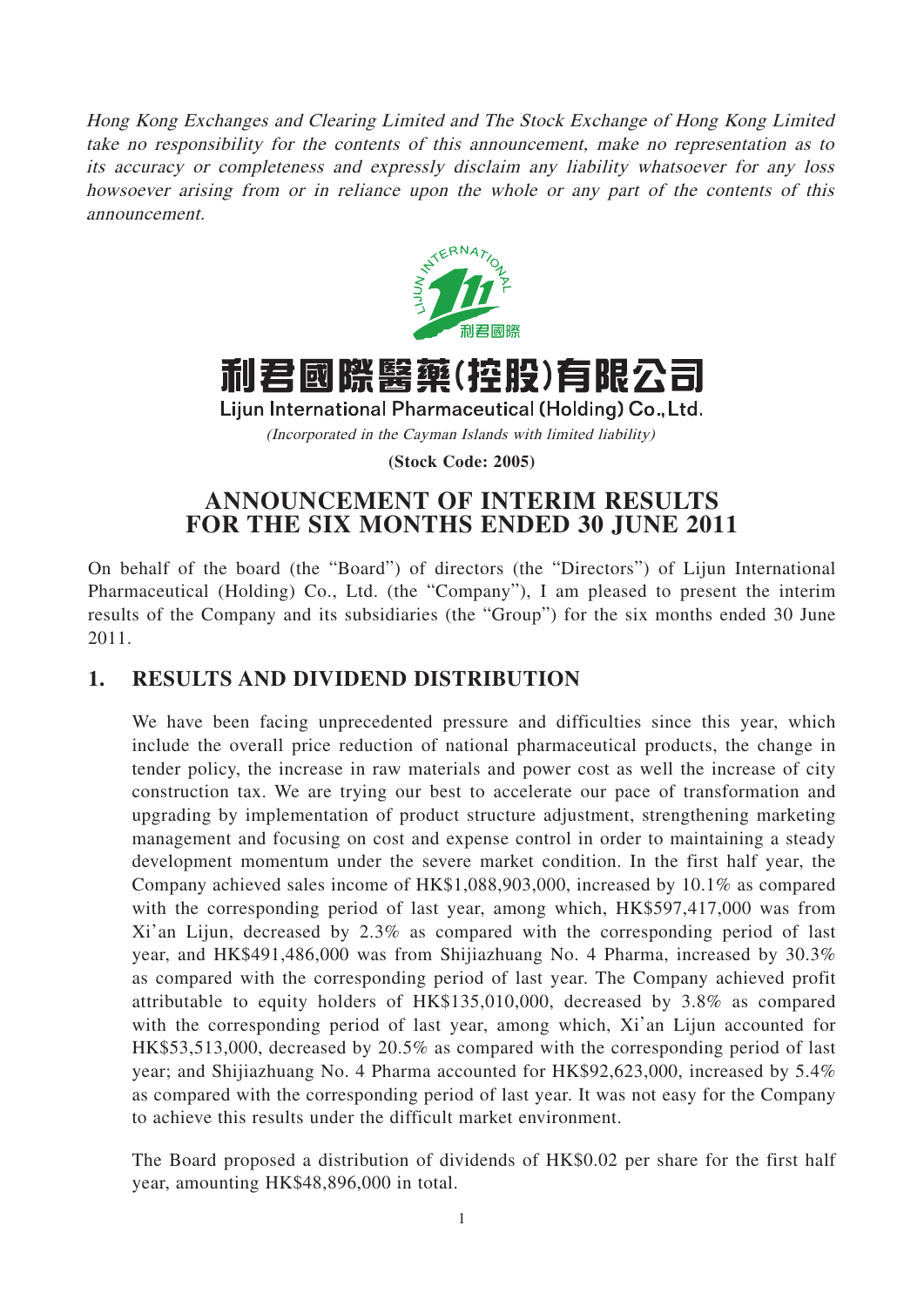# **2. REVIEW OF OPERATING RESULTS**

### **For the six months ended 30 June**

|                                      | 2011            |                                                                                                                                 | 2010         |            |        |  |
|--------------------------------------|-----------------|---------------------------------------------------------------------------------------------------------------------------------|--------------|------------|--------|--|
|                                      |                 | Percentage                                                                                                                      |              | Percentage |        |  |
|                                      | <b>Sales</b>    | of sales                                                                                                                        | <b>Sales</b> | of sales   | Change |  |
|                                      | <b>HK\$'000</b> | $% \mathcal{P}_{\mathcal{A}}^{\mathcal{A}}\!\left( \mathcal{A} \right) = \mathcal{A}^{\mathcal{A}}\!\left( \mathcal{A} \right)$ | HK\$'000     | %          | %      |  |
| <b>Intravenous Infusion Solution</b> | 491,486         | 45.2                                                                                                                            | 377,186      | 38.1       | 30.3   |  |
| (Including: PP Plastic Bottle        |                 |                                                                                                                                 |              |            |        |  |
| <b>Infusion Solution</b>             | 178,495         | 16.4                                                                                                                            | 147,066      | 14.9       | 21.4   |  |
| Non-PVC Soft Bag                     |                 |                                                                                                                                 |              |            |        |  |
| Infusion Solution)                   | 164,895         | 15.1                                                                                                                            | 109,055      | 11.0       | 51.2   |  |
| Antibiotics                          | 343,293         | 31.5                                                                                                                            | 390,229      | 39.5       | (12.0) |  |
| (Including: Lijunsha                 | 191,653         | 17.6                                                                                                                            | 237,092      | 24.0       | (19.2) |  |
| Paiqi)                               | 63,655          | 5.8                                                                                                                             | 65,725       | 6.6        | (3.1)  |  |
| Non-antibiotics finished medicines   | 200,641         | 18.4                                                                                                                            | 170,492      | 17.2       | 17.7   |  |
| (Including: Dobesilate               | 46,393          | 4.3                                                                                                                             | 43,760       | 4.4        | 6.0    |  |
| Lixiding                             | 18,103          | 1.7                                                                                                                             | 18,648       | 1.9        | (2.9)  |  |
| Sales of bulk pharmaceuticals        | 53,483          | 4.9                                                                                                                             | 50,907       | 5.2        | 5.1    |  |
| Group's total sales                  | 1,088,903       | <b>100</b>                                                                                                                      | 988,814      | 100        | 10.1   |  |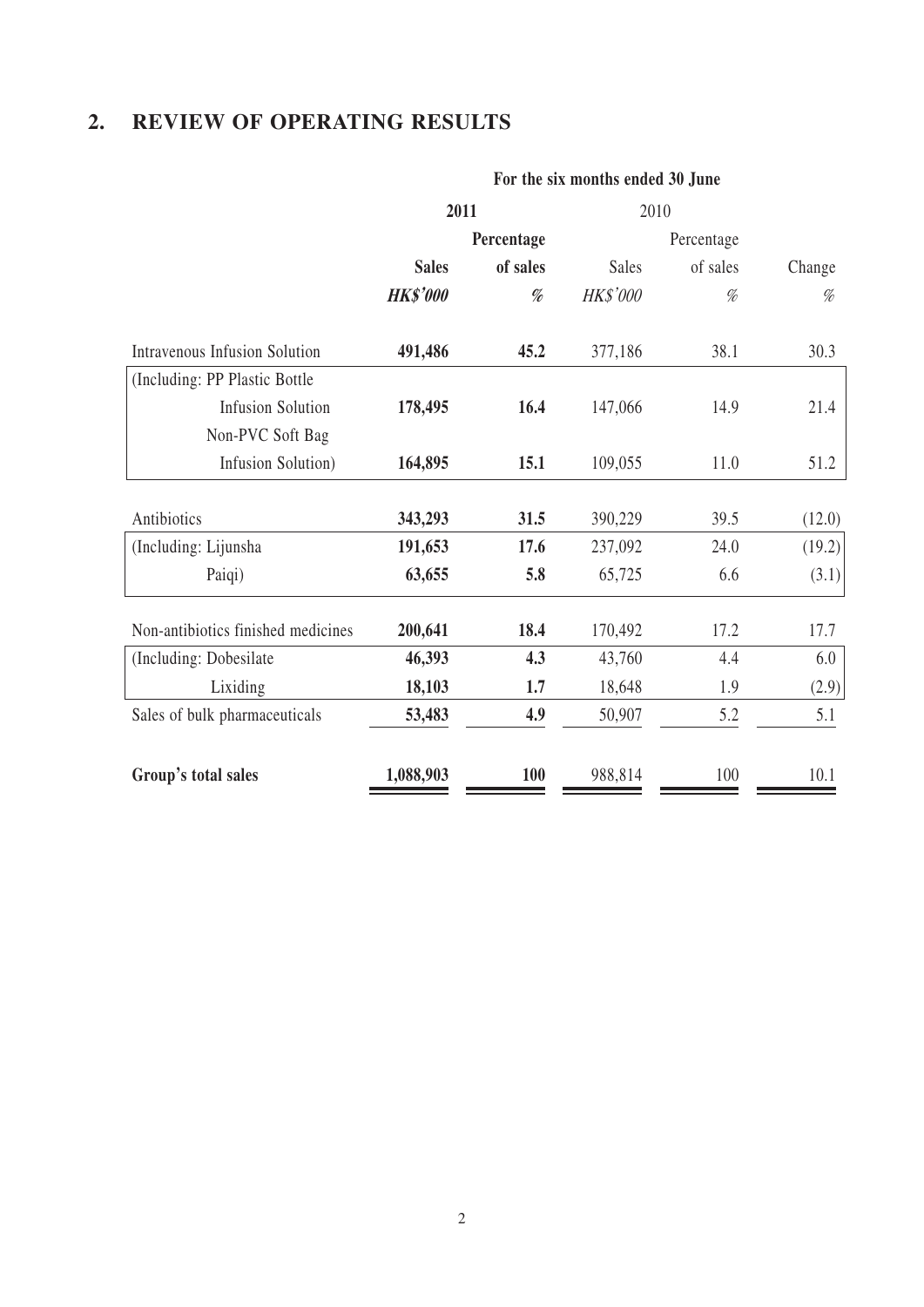### **(1) Product marketing**

# **1. Further optimizing the structure of intravenous infusion solution products, consolidating and enhancing the advantageous position in the market.**

To cope with the changing trend of the industry, the Group considered structure adjustment as the key strategy for transformation and upgrading. By increasing the production and sales proportion of soft-packaging infusion solutions and therapeutical infusion solutions, and putting more efforts in expanding and perfecting the mid and high end market channels of PP plastic bottles and Non-PVC Soft Bag infusion solution products, the Company consolidated and enhanced its market share as well as improving its profit margin and profitability, whereby its market advantages were further consolidated and developed. In the first half year, revenue from infusion solution business amounted to HK\$434,363,000, representing a year-onyear increase of 27.3%, among which, sales of advantageous products such as soft-packaging infusion solutions and high value-added infusion solutions accounted for over 90% of total revenue, and sales of therapeutical infusion solutions such as Levofloxacin, Mannitol, Ozagrel, Sodium Lactate Ringer and Amino Acid achieved relatively rapid growth.

Foreign trading of infusion solution continued to maintain sound development momentum. In the first half year, the Group registered trademarks in 48 countries including Vietnam, Russia, Uzbekistan, Turkmenistan and European Union. Foreign trade export volume reached US\$4,780,000 in the first half year, representing a year-on-year growth of 64.8%, Therefore, the Group became the only infusion solution manufacturing enterprise among the big ten exporting enterprises of the PRC chemical pharmaceutical industry.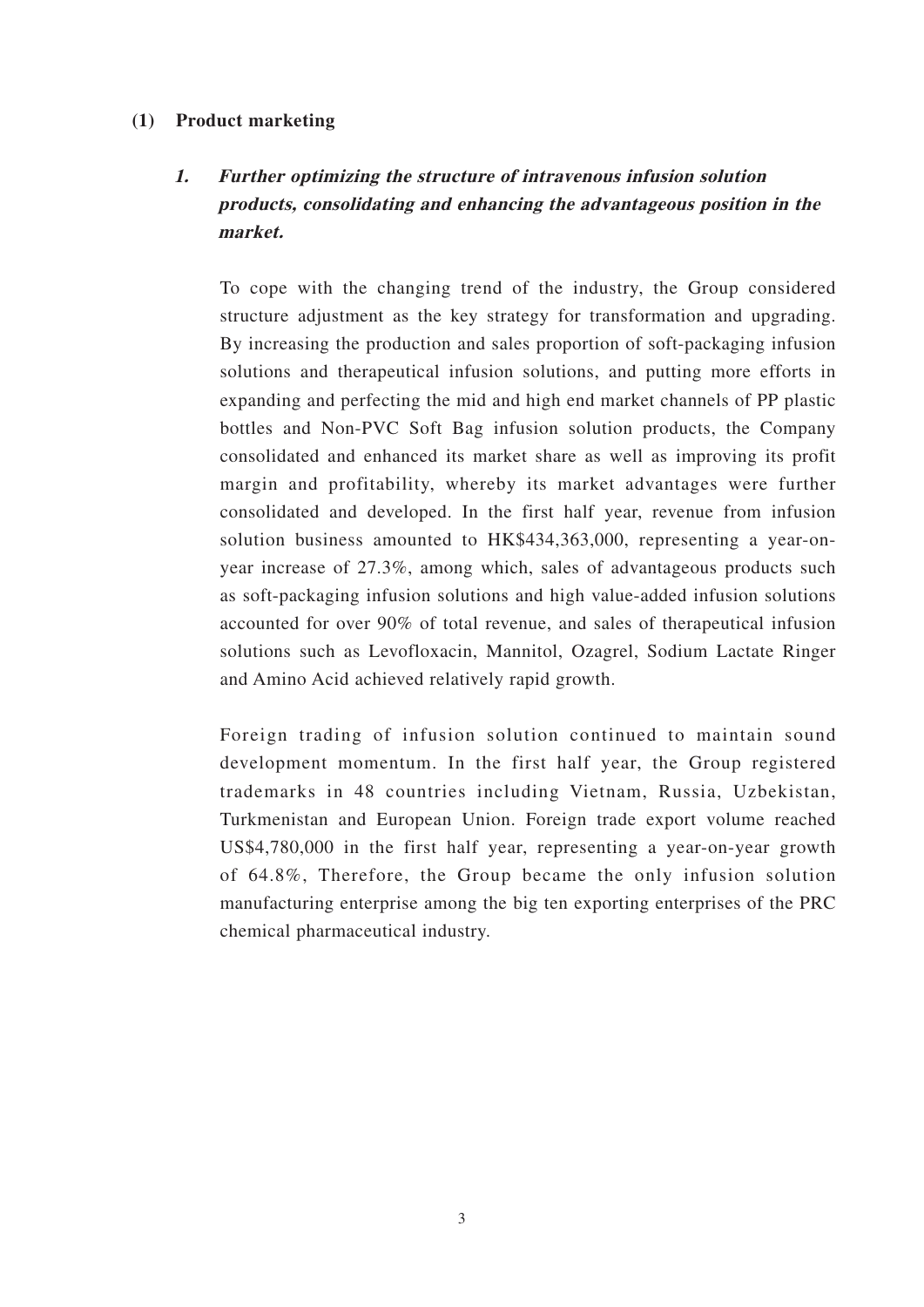## **2. Substantial decline in antibiotics sales due to the impact of the national price reduction policy.**

On 28 March, the National Development and Reform Committee lowered the prices of numerous antibiotics. Among the Group's products, price of Lijunsha tablets was lowered by 10.0%, Lijunsha capsules was lowered by 28.9%, Lijunsha granules was lowered by 34.4%, while price of Paiqi lyophilized powder injection was lowered by 52.0%. The prices of other antibiotics were also reduced at different levels, whereby the sales of antibiotics was severely affected. In response to this critical situation, the Group made the best use of opportunities and determined to rectify the Lijunsha market on 20 April. Due to the strong effect of market control, sales of Lijunsha in the first half year amounted to HK\$191,653,000, representing a year-on-year decrease of 19.2%. Among which, sales of tablets amounted to HK\$157,348,000, representing a year-on-year decrease of 9.4%; sales of capsules amounted to HK\$6,912,000, representing a year-on-year decrease of 41.3%; sales of Lijunsha granules amounted to HK\$27,393,000, representing a year-on-year decrease of 46.5%.

As affected by the national price reduction, sales of Paiqi series of products decrease slightly. By overcoming various difficulties, the Group leveraged on the brand influence of "Chinese Well-known Trademark" and through enduser promotional exhibitions, end-user markets such as hospitals and clinics was further developed and the sales volume was maintained. Sales in the first half year amounted to HK\$63,655,000, decreased by 3.1% as compared with the corresponding period of last year. Sales of our antibiotics preparation, such as Limaixian, cephalosporin series and Erythromycin tablets remained relatively stable.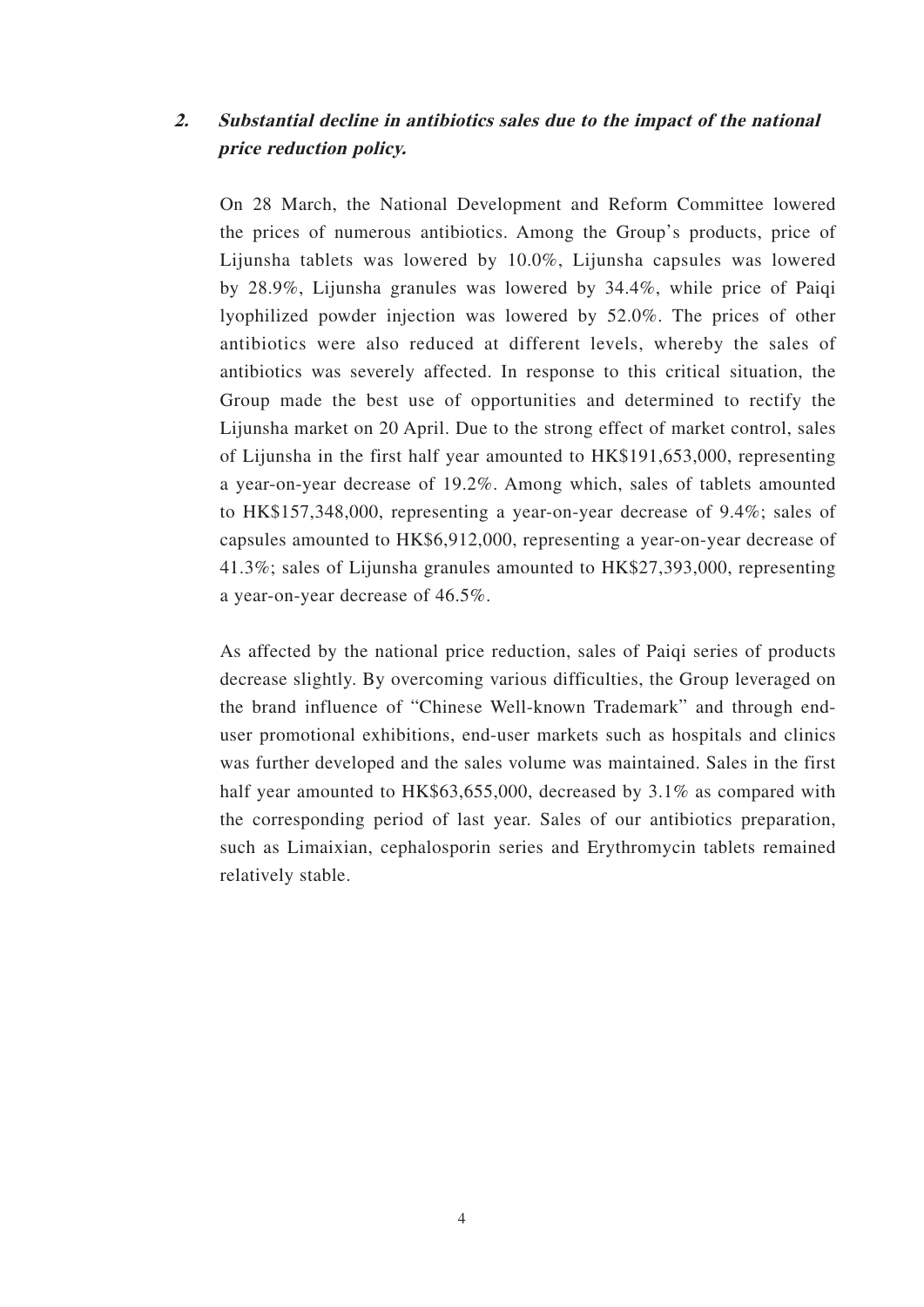### **3. Steady development of key brand preparation and general medicines.**

According to the target of establishing "the Premier Brand of the PRC Microcirculation Medicines", with continuous hospital academic promotion and end-market development, sales of Dobesilate in the first half of the year amounted to HK\$46,393,000, representing an increase of 6.0% as compared with the corresponding period of last year. Although we strengthened the clinical academic promotion and retained end-user hospitals, sales of Lixiding in the first half of the year amounted to HK\$18,103,000, representing a year-on-year decrease of 2.9% as affected by the price reduction policy. By leveraging on excellent quality and brand advantages, the Group exclusively won the tender in respect of basic medicines such as Gliclazide Tablets and Diltiazem Hydrochloride Tablets in Hubei, Shandong, Guangxi and other provinces and regions, gaining a rapid growth in sales volume. The market shares of Ambroxol Hydrochloride Orally Disintegrating Tablets, Cefaclor for Suspension and Cefuroxime Axetil Granules and other products gradually shows signs of improvement. In respect of general medicines, while adjusting the product structure and capitalizing the increase in sales of advantageous products, we also focus on strengthening tender work and end-user delivery, and managed to record sales of HK\$200,641,000 in the first half of the year, representing an increase of 17.7% as compared with the corresponding period of last year.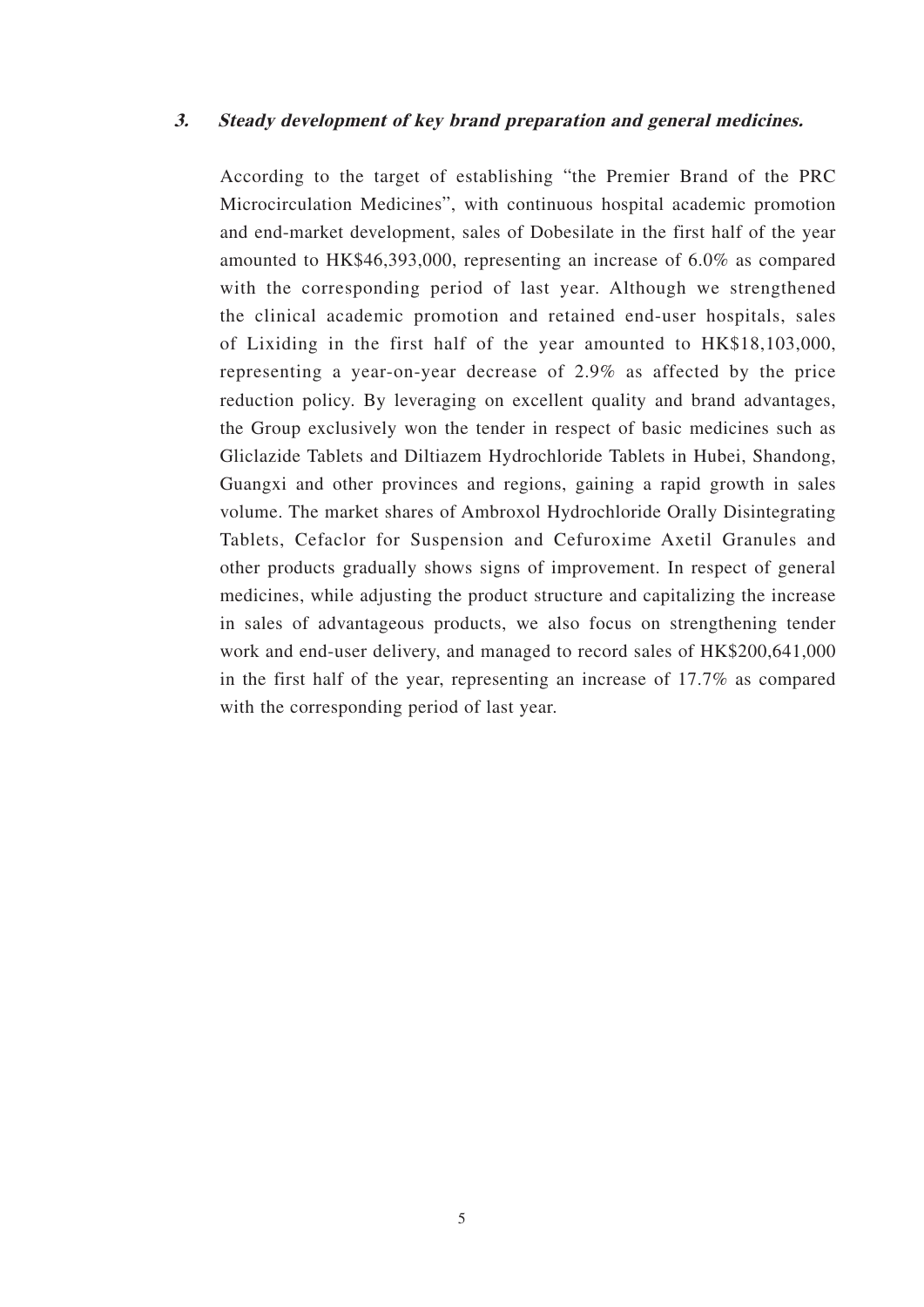## **4. Remarkable growth in sales of OTC new products and health care products.**

OTC products were less affected by the policy changes, thus continued to maintain a rapid growth momentum. Its sales volume in the first half of the year amounted to HK\$9,372,000, representing an increase of 31.0% as compared with the corresponding period of last year, among which, sales of "Kehao", which can clear lung, relieving cough and removing sputa, amounted to HK\$3,362,000, representing an increase of 46.3% as compared with last year through vigorous efforts to increase sales in important regions; sales of Weikoujia amounted to HK\$2,586,000, representing an increase of 32.3% as compared with the corresponding period of last year through seasonal and continuous sales promotion; sales of Lijungai amounted to HK\$1,716,000, representing an increase of 21.9% as compared with the corresponding period of last year through the additions of new specifications, focus on sales promotion and market rationalization. Sales of "Haogan", a newly launched influenza drug, amounted to HK\$2,794,000, and established a preliminary national marketing network through strengthening advertising promotion and end-users education.

### **(2) New projects establishment and new products development**

### **1. Infusion solution capacity expansion project was completed on schedule.**

New projects and technical innovations provided strong support for the transformation and upgrading of the Company. The modernized softpackaging infusion solution project with an annual capacity of 500,000,000 bottles (bags) of the Group was listed in the planning programs under the 12th Five Year Plan of Shijiazhuang City. Couple with the requirements of new GMP, projects construction works has been almost completed, and it is expected to obtain the authentication and commence production in the second half of the year. After all the projects reached their design capacity, the Company's production capacity of intravenous infusion solutions will be doubled, and this will provide a strong backup for further expansion in both domestic and overseas market.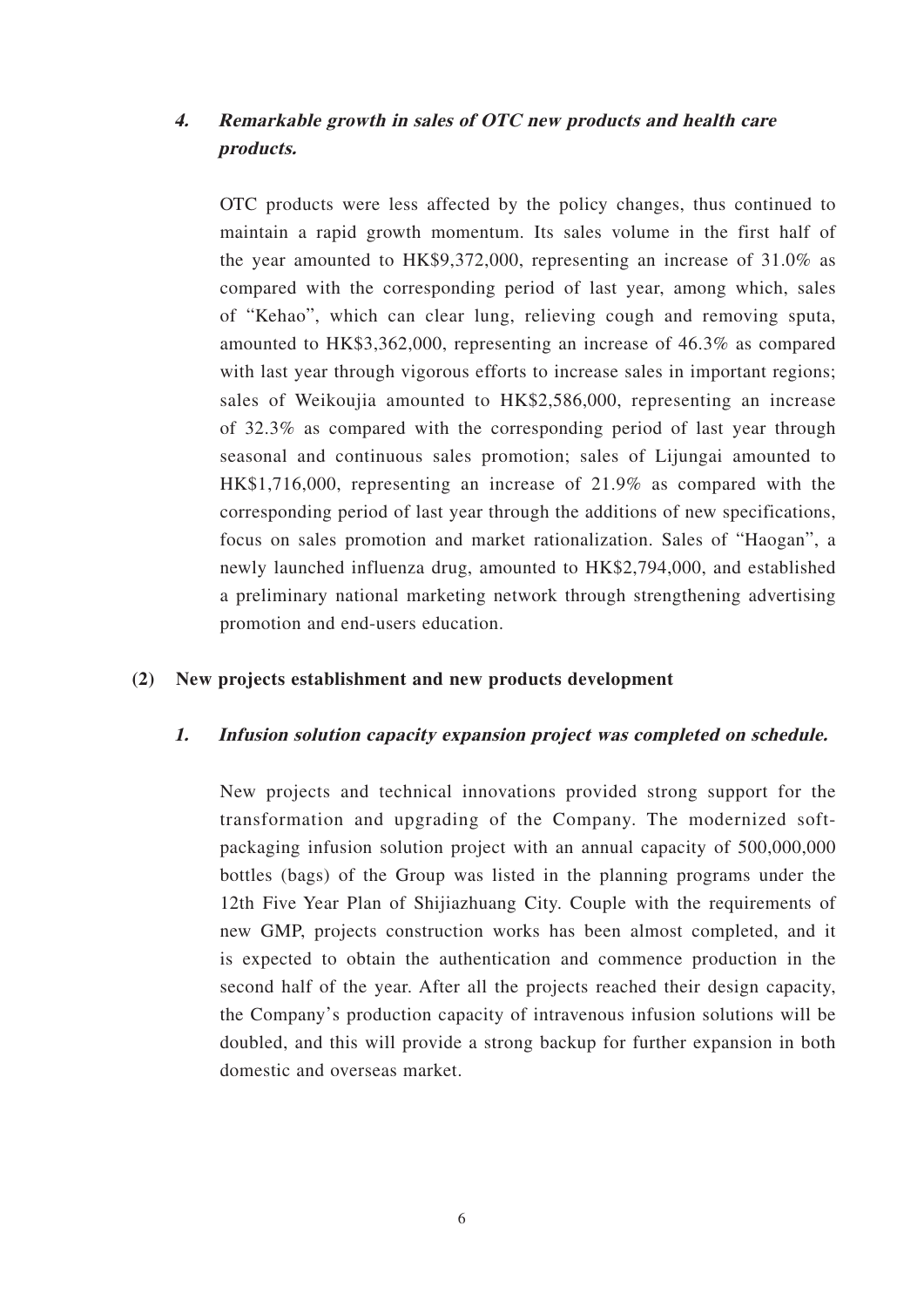### **2. Product development and technical innovation has achieved progress.**

In the first half of the year, "new drug for curing Alzheimer's disease MeN061016-1" of Xi'an Lijun Pharmaceutical obtained the authorization for compounds invention patent (ZL200710130249.4); "Technology Reengineering on Erythromycin Ethylsuccinate Crystallization" obtained subsidy under the project on the technology upgrade of technical and major special medicines of large variety under the "New Key Drug Formulation of Twelfth Five-Year" by the Ministry of Science and Technology of China; the "Duan Xue Liu Capsules" project was awarded the Third Prize of Xi'an Scientific and Technological Advancement. Dirithromycin Enteric-coated Tablets (0.25g specification) obtained the clinical trial permit. Additional information on Lingzhihong soft capsules was reported to National Health Food Evaluation Centre; Edaravone raw materials and injection passed the on-site production examination of Drug Authentication Management Centre; Metformin Hydrochloride and Glipizide Tablets received the notice of additional information, and would enter the approval stage at the end of the year.

Shijiazhuang No. 4 Pharma achieved great progress in product development and technical innovation. It obtained 123 approvals of various types, overcame 21 technical innovation difficulties and the key technical innovation research project for soft-packaging infusion solution was awarded the First Prize of the Science and Technology Progress Award of Shijiazhuang City Science & Technology Bureau.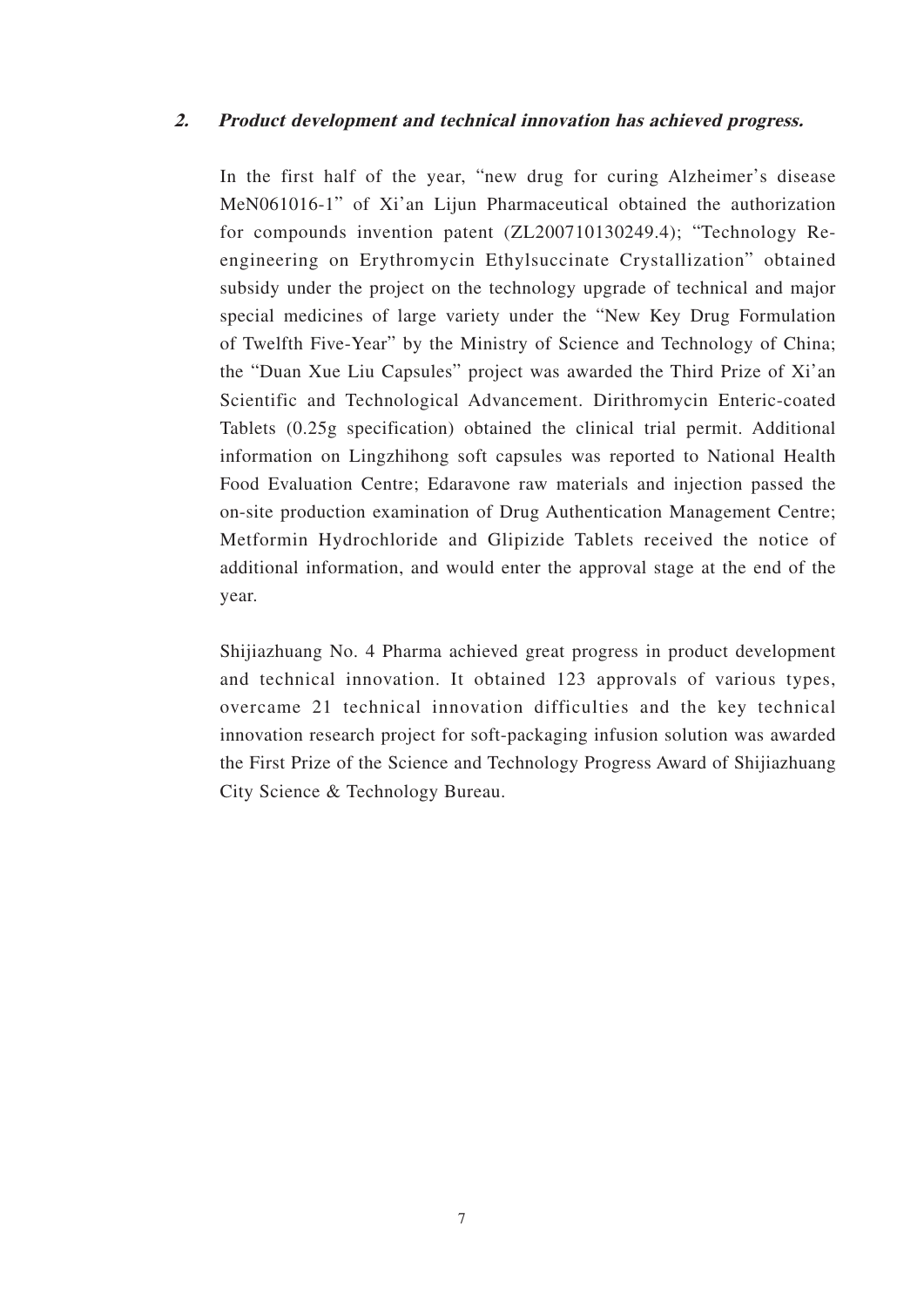### **3. SECOND HALF YEAR OUTLOOK**

In the second half of the year, the pharmaceutical industry will still face a severe operation environment, and in particular, the Ministry of Health will officially promulgate the "Classified Management Catalogue of Antibacterial Drugs in Clinical Application", which will further exacerbate the competition in clinical medication end-markets such as hospitals. The Group will continue to strengthen the adjustment of product structure and management measures in product end-market in order to ensure the stability of the Company's business and to lay a solid foundation for future development.

### **(1) Product marketing**

### **1. Continue to expand the scale of production of infusion solutions and optimize the product mix and market structure.**

The Company will make every effort to ensure the full production of the new infusion solution production line, thereby further optimizing the infusion solution product mix, further expanding the production and sales proportion of non-glass bottle infusion solution and therapeutical infusion solution, and increase infusion solution varieties in the form of other new packages. The Company will maintain its leading position in terms of production scale and quality level of PP plastic bottle and Non-PVC soft bag in domestic market. More efforts will continue to be spent in increasing our overseas sales and focusing on the successful market development in APEC economic countries.

### **2. Adjusting the marketing model and stabilize antibiotics sales.**

We will accelerate the transformation in marketing model for our leading branded product, Lijunsha, by setting up end-user driving and flexible profit mechanism as well as establishing a county/region based distribution network across the country. We will highly focus on tender work and firmly concentrate on in-depth distribution and end-user promotion, making great effort to expand sale market of 30s Lijunsha and further focusing on the sales volume expansion of Lijunsha granules and capsules in order to ensure a stable sales for Lijunsha.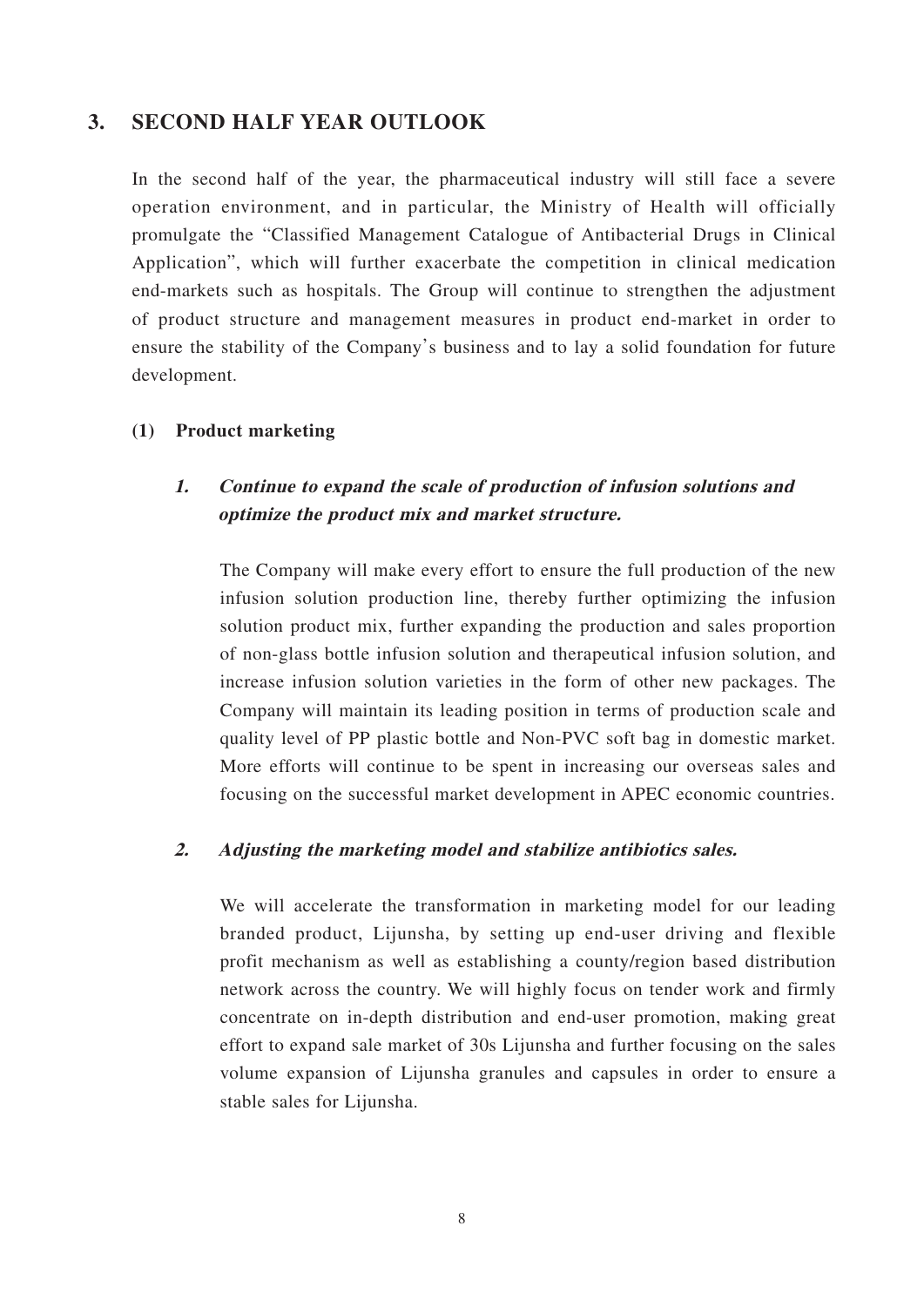We will leverage the advantage of Paiqi series of products' "Chinese Wellknown Trademark" and make great effort in end-user promotion for giving prominence to the brand marketing and quality shaping. Whilst consolidating and increasing the sales volume of lyophilized powder injection, we will strive for promoting the Paiqi oral intake series (dispersible tablets, capsules and dry suspension) and its sales volume increase through its brand influence. Whilst expanding the end-markets of Limaixian, including hospitals, clinics and community outpatient service, we will further focus on its sales in drugstores. We will operate cephalosporin powder injection products based on its scale of production and will strive to increase its sale volume in a careful operation.

To cope with the Administration for Clinical Application of Antibiotics Drugs to be issued shortly by the Ministry of Health, the Company will make its best effort in corresponding works to ensure its key products, which include Lijunsha, Paiqi, Limaixian and Cephalosporin to be ranked in Level Administration List of Clinical Application of Antibiotics Drugs in local hospitals, in order to strive for a stable sales in the second half of year.

## **3. Focus on featured brand preparation to increase its sale volume and continue to increase the sale of general medicine.**

Dobesilate is "the Premier Brand of the PRC Microcirculation Medicines" that we have devoted tremendous resources and carefully nurtured in recent years. the Company will continue to implement its strategy of developing hospital market and academic promotion. Meanwhile, we will further intensify the development of the OTC Dobesilate market expansion and strive to make this "double span" product exceeding the HK\$100,000,000 sales mark. With the 50mg infusion solutions as the main product, we will focus on the hospitals and departments small-scale promotion conference for Lixiding and strive to achieve the sale target for the year.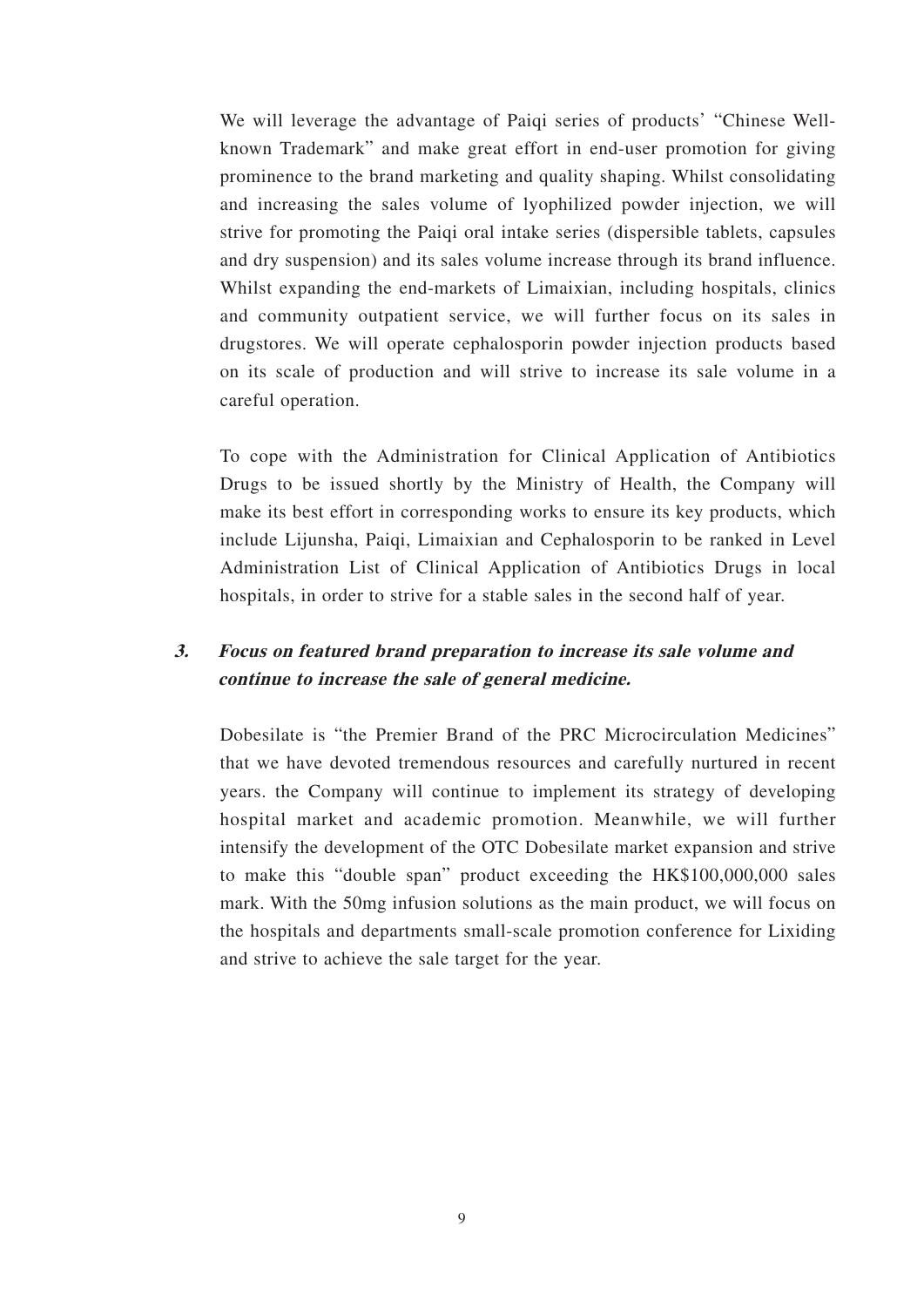We will strengthen the marketing for general medicine, value the opportunities for general medicines brought by the State's new medical system reform, treasure the general medicines tendering and supplemental activities, further adjust production structure at the same time, pay attention to the selection of relatively advantageous characteristic products for general medicines to realize an increase in sales volume. We will improve our packing and marketing approaches for the bid-winning categories on the State's Essential Drug List, and strive to achieve new growth in sales volume through distribution and delivery to primary end-users.

## **4. Focusing on effective propaganda of Haogan influenza drugs and new OTC products to strive for an increase of sale volume.**

Haogan, a new strategic influenza drug, have obtained the National OTC new product promotion approval in early August, we will leverage the opportunity of its sales resources integration by focusing on effective propaganda, enhance market distribution for end-users, and strengthen drugstores promotion, in order to increase sale volume. For other featured OTC products, together with the transformation of the marketing model, we will implement the general concept of "End-users attraction, profit driven and fixed price" to substantially expand end-users sale network and ensure a rapid growth.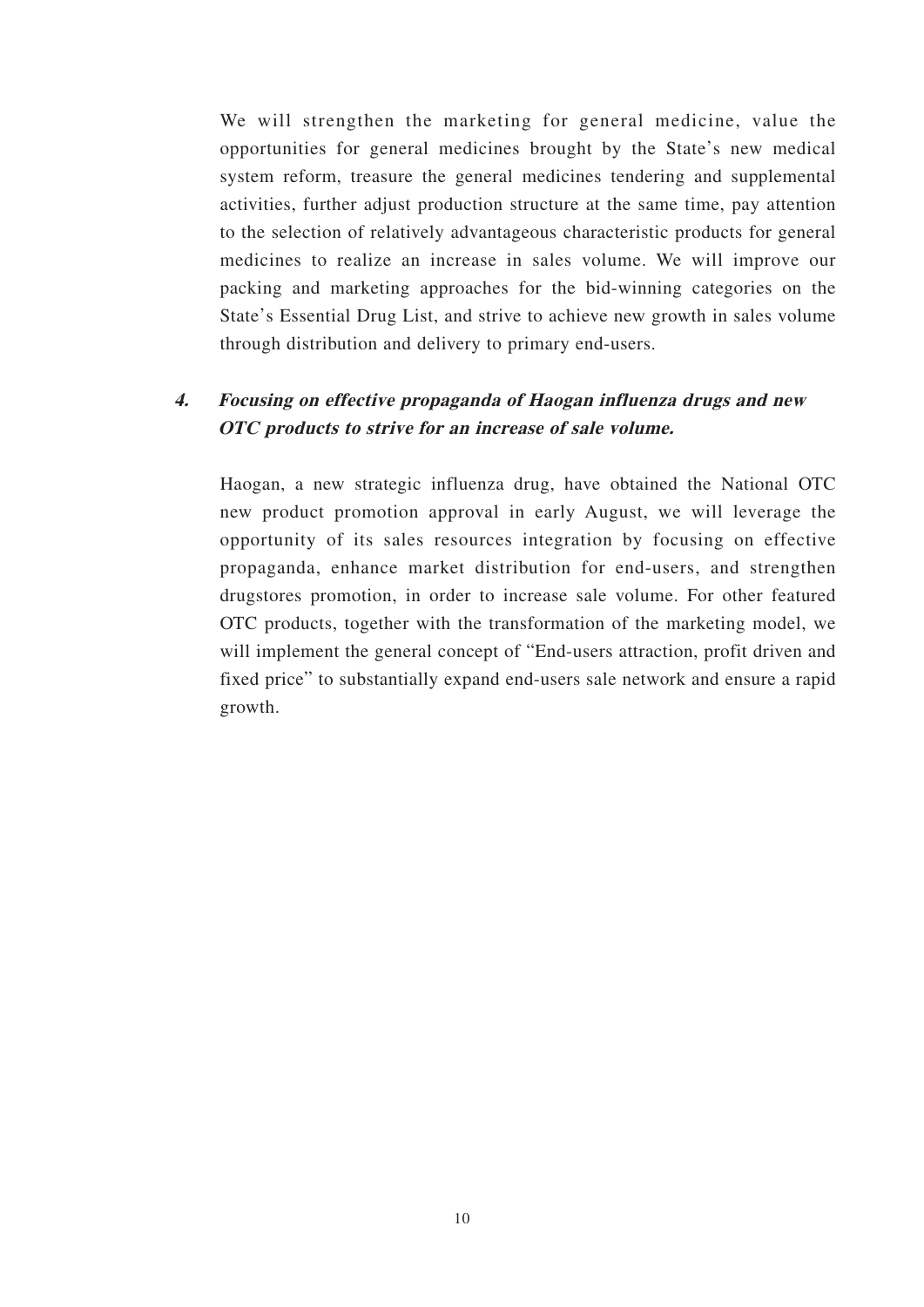### **(2) Accelerate new products research and development as well as the progress of application and approval**

Xi'an Lijun Pharmaceutical will use its best endeavor to obtain the new drug certificates and production permits for three of its products, namely, the Edaravone raw material and injection, Compound Metformin Hydrochloride and Glipizide Tablets and the Nalmefene Hydrochloride raw material and injection. It will also strive for obtaining the health food permits for Lingzhihong Capsules with hypoglycemic and hypolipidemic effect. Phase II clinical trial for our new Class III anaesthetic medicine, Dexmedetomidine Hydrochloride Injection will be completed, the construction project of strain breeding platform for the Industry and Information Technology Department of Shaanxi Province will be launched, the raw material technology transfer among Flupentixol and Melitracen Tablets, Ursodeoxycholic Acid Capsules and Moxifloxacin Hydrochloride Tablets will be completed, two clinical trial application for Type 1.5 new drug Compound Dexibuprofen Sustained-release Double-layer Tablets and Compound Alanyl Glutamine Double-layer Tablets will be made and research on the effect mechanism of Type 1.1 new drug for curing Alzheimer's disease will be completed.

Shijiazhuang No. 4 Pharma will strive for obtaining the production permits for upright soft bag infusion solution and Glycine Irrigation Solution with independent intellectual property, as well as for Cetirizine Hydrochloride Tablets. At the same time, It will strengthen the research and development for compound electrocular irrigating solution and Pediatric Electrolyte Supplements Injection, and continuously expanding our new products reserve. Utilizing the platform of the enterprise technical centre in Hebei Province, we will strengthen our cooperation with tertiary institutions, as well as national level scientific research centres. We will also proactively procure the establishment of the large volume injection engineering technological center in Hebei Province in order to improve our capabilities in research and development.

In general, facing the current difficulties and challenges in pharmaceutical industry, we will take active measures to further adjusting structure, changing model, strengthen management, reduce cost , expand sale volume, increase market share to establish a solid foundation for the Group's future development. As a result, we are confident with the Group's future development.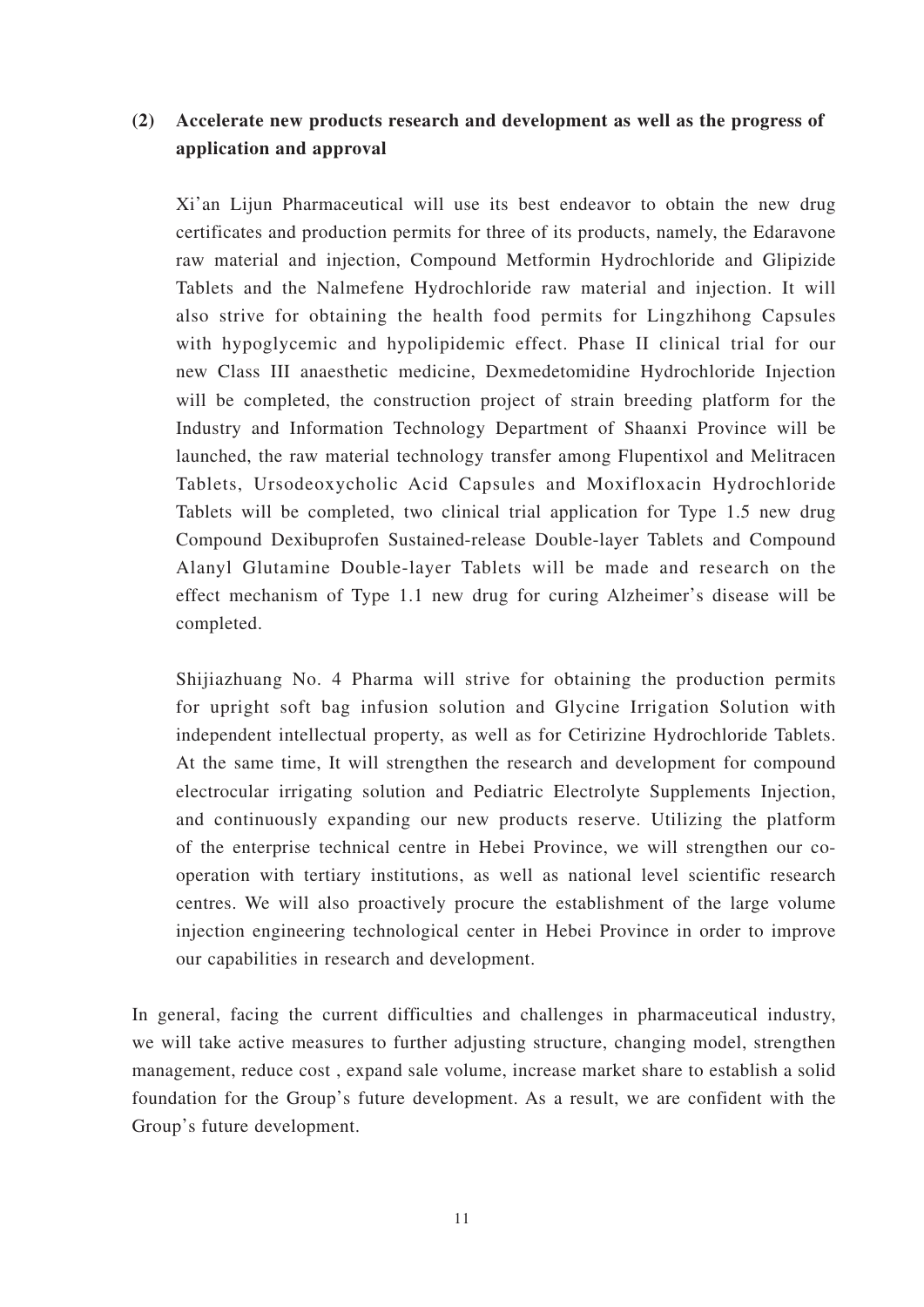# **CONDENSED CONSOLIDATED STATEMENT OF COMPREHENSIVE INCOME**

For the six months ended 30 June 2011 (All amounts in HK\$ unless otherwise stated)

|                                           |                | Six months ended 30 June |                 |  |
|-------------------------------------------|----------------|--------------------------|-----------------|--|
|                                           |                | 2011                     | 2010            |  |
|                                           | <b>Note</b>    | <b>Unaudited</b>         | Unaudited       |  |
|                                           |                | <b>HK\$'000</b>          | <b>HK\$'000</b> |  |
| Revenue                                   | $\mathfrak{Z}$ | 1,088,903                | 988,814         |  |
| Cost of sales                             |                | (602, 624)               | (479,086)       |  |
| <b>Gross profit</b>                       |                | 486,279                  | 509,728         |  |
| Other losses – net                        |                | (110)                    | (2,012)         |  |
| Selling and marketing costs               |                | (211, 267)               | (226,089)       |  |
| General and administrative expenses       |                | (101, 855)               | (102, 160)      |  |
| <b>Operating profit</b>                   | $\mathcal T$   | 173,047                  | 179,467         |  |
| Finance income                            |                | 1,616                    | 1,654           |  |
| Finance costs                             |                | (11, 534)                | (14, 714)       |  |
| Finance costs – net                       |                | (9,918)                  | (13,060)        |  |
| Profit before income tax                  |                | 163,129                  | 166,407         |  |
| Income tax expenses                       | 8              | (28, 103)                | (26, 105)       |  |
| Profit for the period                     |                | 135,026                  | 140,302         |  |
| Other comprehensive income:               |                |                          |                 |  |
| Currency translation differences          |                | 50,697                   | 17,571          |  |
| Total comprehensive income for the period |                | 185,723                  | 157,873         |  |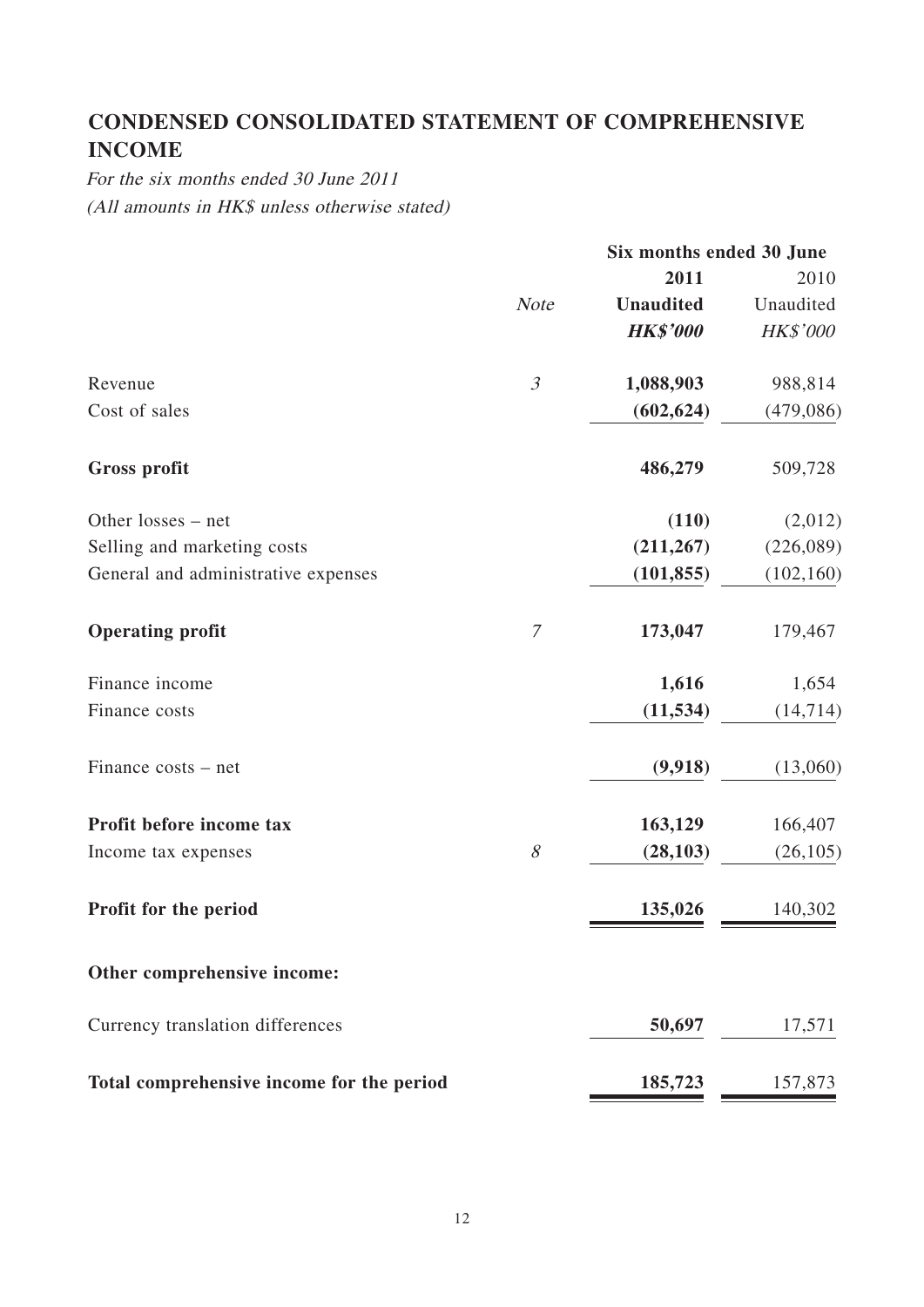|                                                                                               |             | Six months ended 30 June |           |
|-----------------------------------------------------------------------------------------------|-------------|--------------------------|-----------|
|                                                                                               |             | 2011                     | 2010      |
|                                                                                               | <b>Note</b> | <b>Unaudited</b>         | Unaudited |
|                                                                                               |             | <b>HK\$'000</b>          | HK\$'000  |
| Profit attributable to:                                                                       |             |                          |           |
| - Equity holders of the Company                                                               |             | 135,010                  | 140,278   |
| - Non-controlling interests                                                                   |             | 16                       | 24        |
|                                                                                               |             | 135,026                  | 140,302   |
| Total comprehensive income attributable to:                                                   |             |                          |           |
| - Equity holders of the Company                                                               |             | 185,707                  | 157,840   |
| - Non-controlling interests                                                                   |             | 16                       | 33        |
|                                                                                               |             | 185,723                  | 157,873   |
| Earnings per share for profit attributable to the<br>equity holders of the Company during the |             |                          |           |
| <b>period</b> (expressed in HK\$ per share)                                                   |             |                          |           |
| - Basic                                                                                       | 10          | 0.0552                   | 0.0632    |
| - Diluted                                                                                     | 10          | 0.0552                   | 0.0614    |
| <b>Dividends</b>                                                                              | 9           | 48,896                   | 47,098    |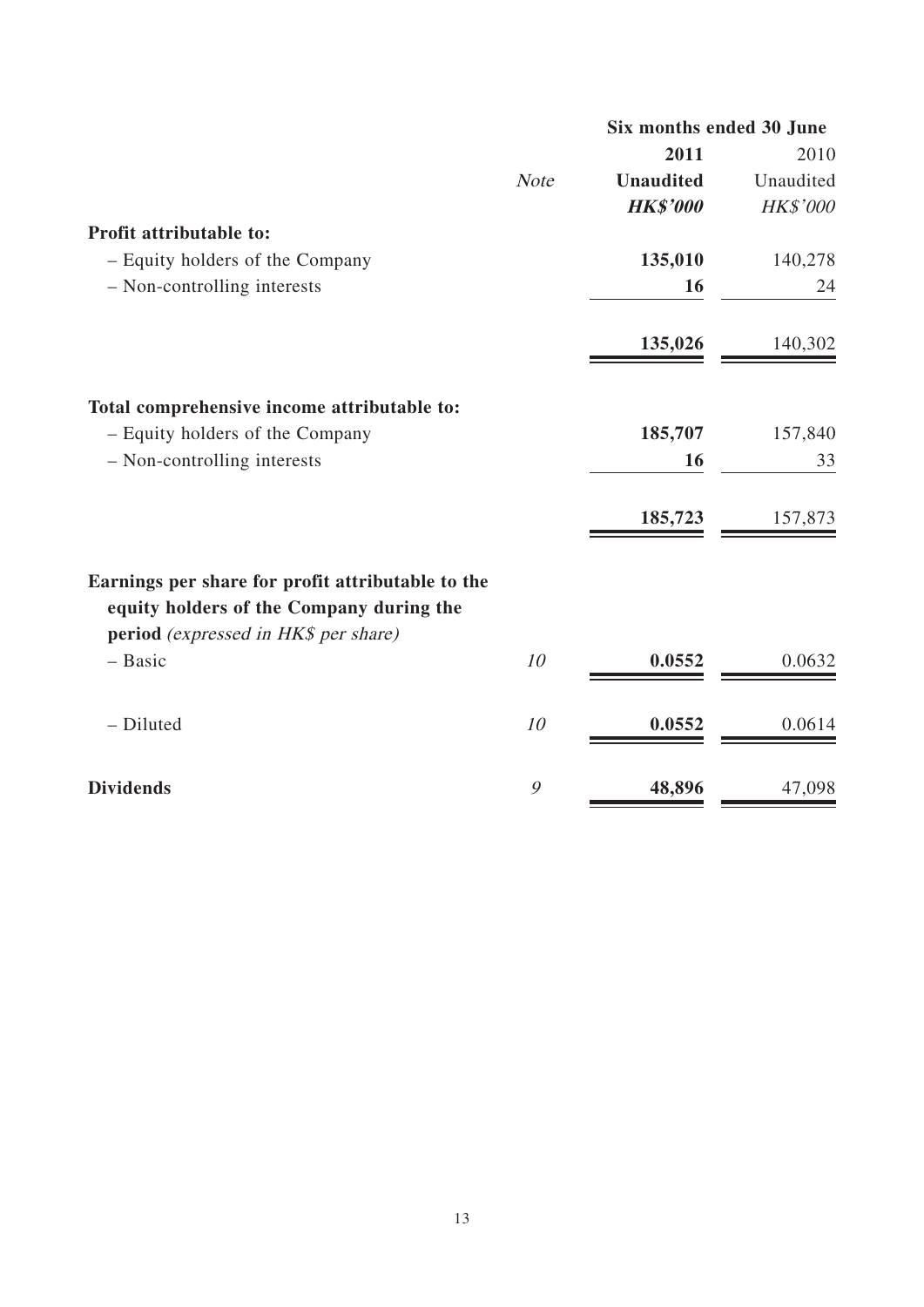# **CONDENSED CONSOLIDATED BALANCE SHEET**

As at 30 June 2011 (All amounts in HK\$ unless otherwise stated)

|                                             |                | 30 June          | 31 December |
|---------------------------------------------|----------------|------------------|-------------|
|                                             |                | 2011             | 2010        |
|                                             | <b>Note</b>    | <b>Unaudited</b> | Audited     |
|                                             |                | <b>HK\$'000</b>  | HK\$'000    |
| <b>ASSETS</b>                               |                |                  |             |
| <b>Non-current assets</b>                   |                |                  |             |
| Land use rights                             |                | 217,726          | 215,565     |
| Property, plant and equipment               |                | 1,104,327        | 994,067     |
| Intangible assets                           |                | 555,354          | 551,977     |
| Deferred income tax assets                  |                | 19,979           | 21,200      |
| Available-for-sale financial assets         |                | 155              | 152         |
| <b>Total non-current assets</b>             |                | 1,897,541        | 1,782,961   |
| <b>Current assets</b>                       |                |                  |             |
| Inventories                                 |                | 329,522          | 298,607     |
| Trade and bill receivables                  | $\overline{A}$ | 636,834          | 484,968     |
| Financial assets at fair value              |                |                  |             |
| through profit or loss                      |                | 1,199            |             |
| Prepayments, deposits and other receivables |                | 158,689          | 176,733     |
| Pledged bank deposits                       |                | 3,929            | 30,531      |
| Cash and cash equivalents                   |                | 369,604          | 598,911     |
| <b>Total current assets</b>                 |                | 1,499,777        | 1,589,750   |
| <b>Total assets</b>                         |                | 3,397,318        | 3,372,711   |
| <b>EQUITY</b>                               |                |                  |             |
| Capital and reserves attributable to equity |                |                  |             |
| holders of the Company                      |                |                  |             |
| Share capital                               |                | 55,703           | 55,905      |
| Reserves                                    | $\mathfrak{I}$ | 2,429,382        | 2,299,214   |
|                                             |                | 2,485,085        | 2,355,119   |
| <b>Non-controlling interests</b>            |                | 1,194            | 1,178       |
| <b>Total equity</b>                         |                | 2,486,279        | 2,356,297   |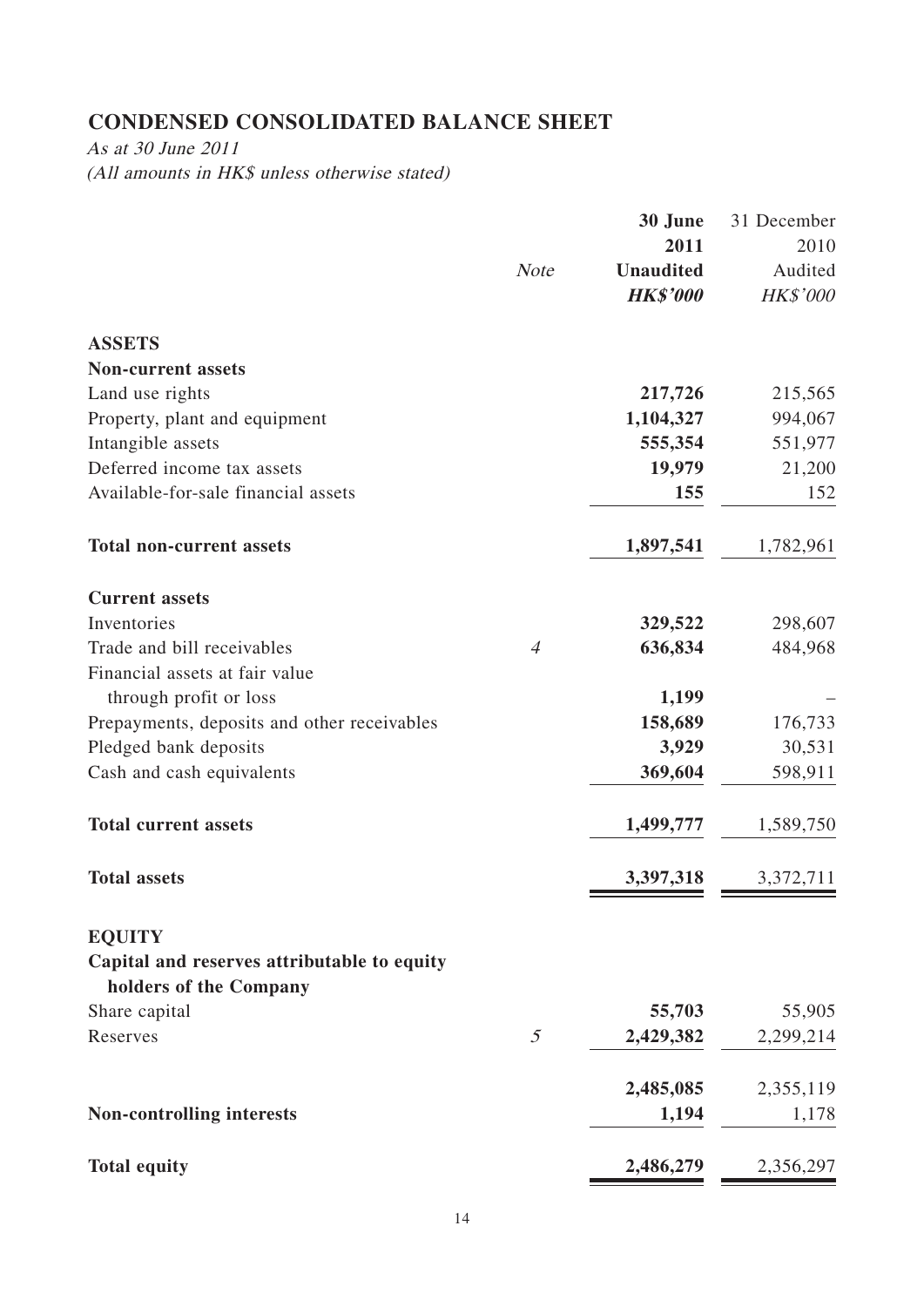|                                              |             | 30 June          | 31 December |
|----------------------------------------------|-------------|------------------|-------------|
|                                              |             | 2011             | 2010        |
|                                              | <b>Note</b> | <b>Unaudited</b> | Audited     |
|                                              |             | <b>HK\$'000</b>  | HK\$'000    |
| <b>LIABILITIES</b>                           |             |                  |             |
| <b>Non-current liabilities</b>               |             |                  |             |
| <b>Borrowings</b>                            |             | 153,044          | 66,594      |
| Deferred income tax liabilities              |             | 26,394           | 26,250      |
| Deferred revenue                             |             | 4,930            | 4,818       |
| Long-term payables                           |             | 14,364           | 15,058      |
| <b>Total non-current liabilities</b>         |             | 198,732          | 112,720     |
| <b>Current liabilities</b>                   |             |                  |             |
| Trade and bill payables                      | 6           | 274,711          | 206,322     |
| Advanced receipts from customers             |             | 13,406           | 23,276      |
| Accruals and other payables                  |             | 187,464          | 289,832     |
| Income tax payable                           |             | 13,318           | 17,712      |
| <b>Borrowings</b>                            |             | 223,408          | 366,552     |
| <b>Total current liabilities</b>             |             | 712,307          | 903,694     |
| <b>Total liabilities</b>                     |             | 911,039          | 1,016,414   |
| <b>Total equity and liabilities</b>          |             | 3,397,318        | 3,372,711   |
| <b>Net current assets</b>                    |             | 787,470          | 686,056     |
| <b>Total assets less current liabilities</b> |             | 2,685,011        | 2,469,017   |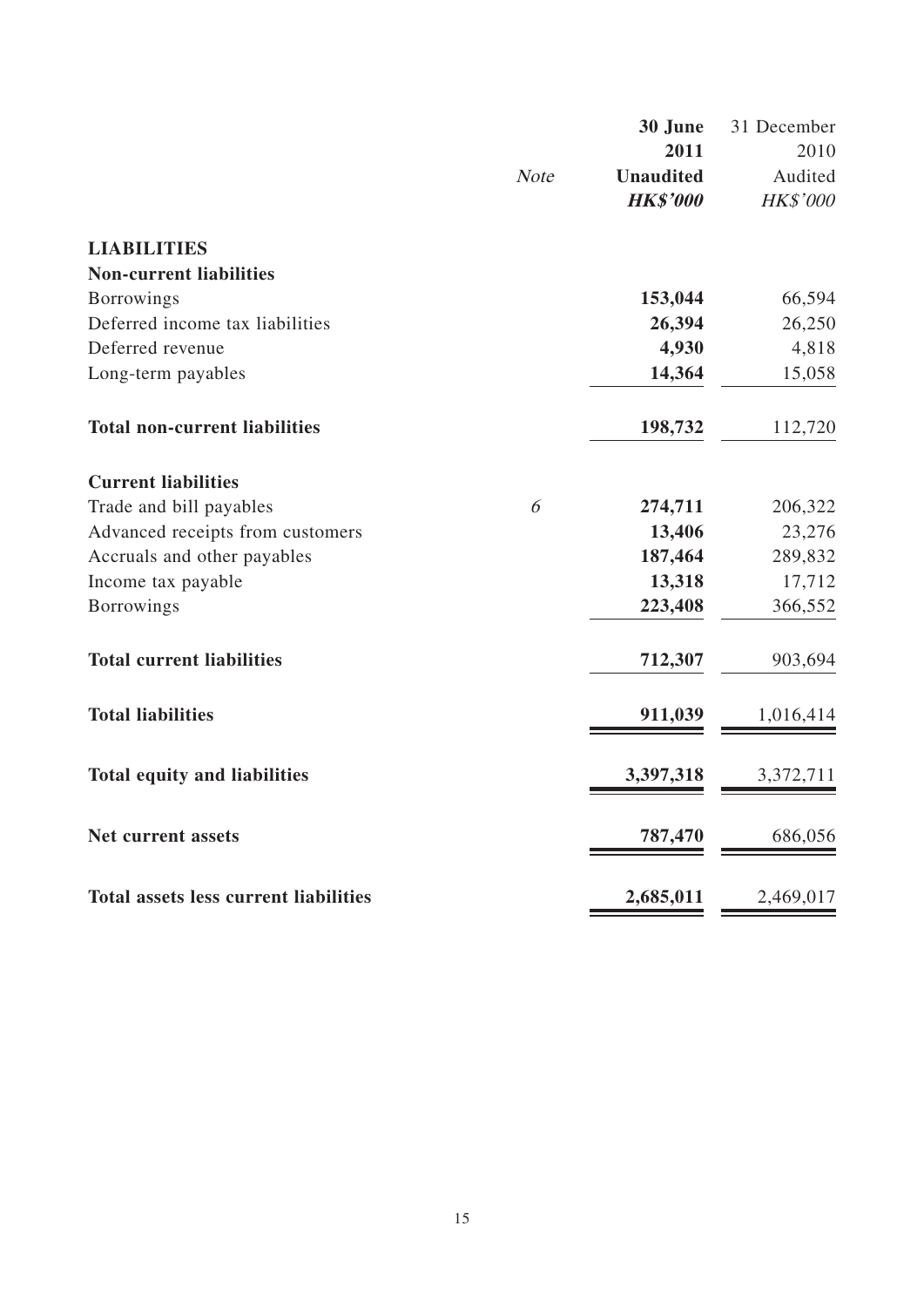# **SELECTED NOTES TO THE CONDENSED CONSOLIDATED FINANCIAL INFORMATION**

For the six months ended 30 June 2010 (All amounts in HK\$ unless otherwise stated)

#### **1 Basis of preparation**

This condensed consolidated interim financial information for the six months ended 30 June 2011 has been prepared in accordance with HKAS 34, 'Interim financial reporting'. The condensed consolidated interim financial information should be read in conjunction with the annual financial statements for the year ended 31 December 2010, which have been prepared in accordance with Hong Kong Financial Reporting Standards ("HKFRSs").

#### **2 Accounting policies**

Except as described below, the accounting policies applied are consistent with those of the annual financial statements for the year ended 31 December 2010, as described in those annual financial statements.

Taxes on income in the interim periods are accrued using the tax rate that would be applicable to expected total annual earnings.

(a) New and amended standards adopted by the Group

The following new standards and amendments to standards are mandatory for the first time for the financial year beginning 1 January 2011:

- HKAS 24 (Revised), "Related Party Disclosures" is effective for annual period beginning on or after January 2011. It introduces an exemption from all of the disclosure requirements of HKAS 24 for transactions among government related entities and the government. Those disclosures are replaced with a requirement to disclose:
	- The name of the government and the nature of their relationship;
	- The nature and amount of any individually significant transactions; and
	- The extent of any collectively-significant transactions qualitatively or quantitatively.

It also clarifies and simplifies the definition of a related party.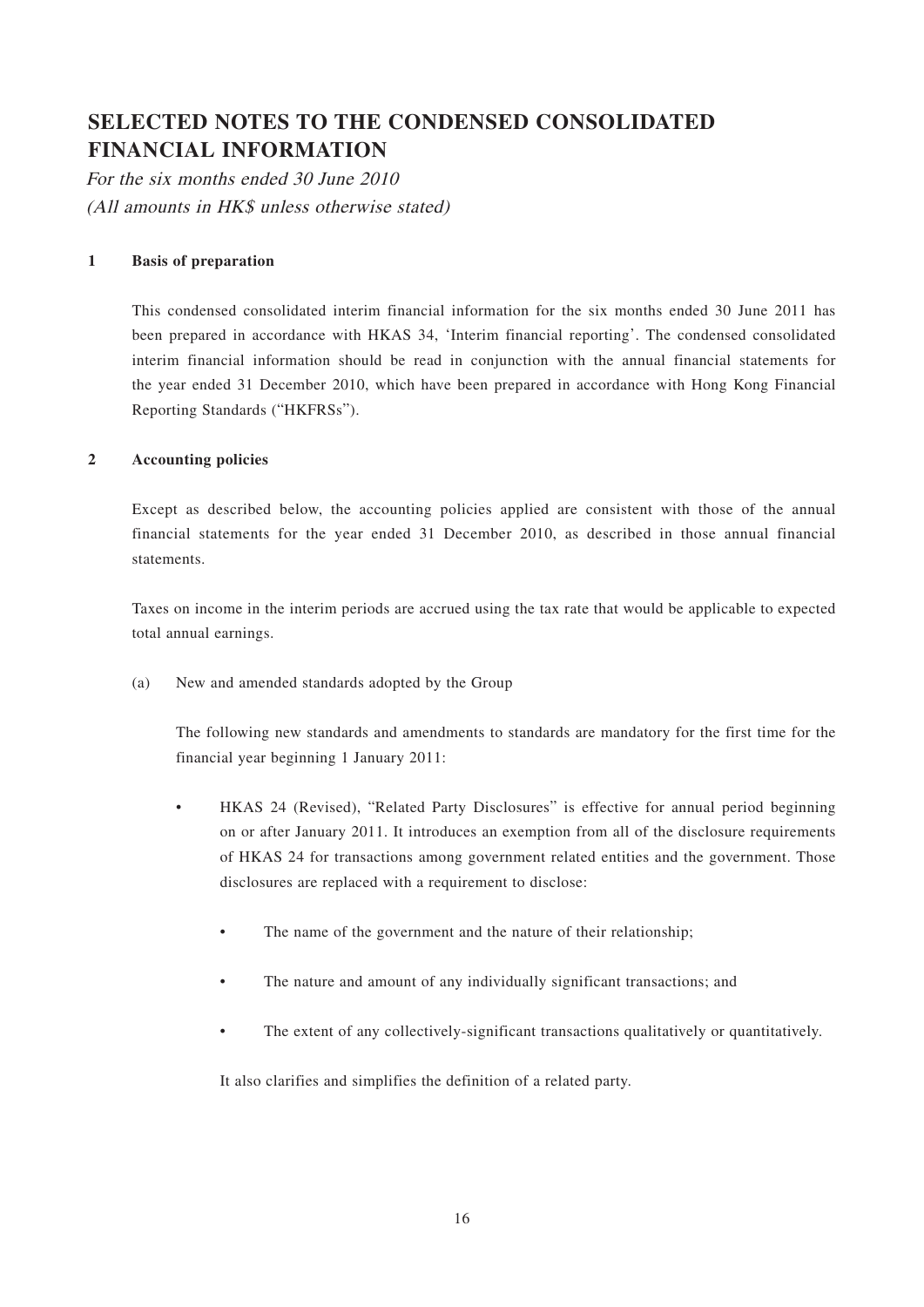- Amendment to HKAS 34 'Interim financial reporting' is effective for annual periods beginning on or after 1 January 2011. It emphasises the existing disclosure principles in HKAS 34 and adds further guidance to illustrate how to apply these principles. Greater emphasis has been placed on the disclosure principles for significant events and transactions. Additional requirements cover disclosure of changes to fair value measurement (if significant), and the need to update relevant information from the most recent annual report. The change in accounting policy only results in additional disclosures.
- (b) Amendments and interpretations to existing standards effective in 2011 but not relevant to the Group:
	- Amendment to HKAS 32 'Classification of rights issues' is effective for annual periods beginning on or after 1 February 2010. This is not currently applicable to the Group, as it has not made any rights issue.
	- Amendment to HK(IFRIC) Int-14 'Prepayments of a minimum funding requirement' is effective for annual periods beginning on or after 1 January 2011. This is not currently relevant to the Group, as it does not have a minimum funding requirement.
	- HK(IFRIC) Int 19 'Extinguishing financial liabilities with equity instruments' is effective for annual periods beginning on or after 1 July 2010. This is not currently applicable to the Group, as it has no extinguishment of financial liabilities replaced with equity instruments currently.
	- Third improvements to Hong Kong Financial Reporting Standards (2010) were issued in May 2010 by both IASB and the HKICPA, except for amendment to HKAS 34 'Interim financial reporting' as disclosed in Note 3(a) and the clarification to allow the presentation of an analysis of the components of other comprehensive income by item within the notes, all are not currently relevant to the Group. All improvements are effective in the financial year of 2011.
- (c) The following new standards and amendments to standards have been issued but are not effective for the financial year beginning 1 January 2011 and have not been early adopted:

| <b>Standards</b>   | <b>Amendments</b>                                                                           | <b>Effective date</b> |
|--------------------|---------------------------------------------------------------------------------------------|-----------------------|
| <b>HKFRS 9</b>     | Financial instruments: Classification and measurement of 1 January 2013<br>financial assets |                       |
| HKAS <sub>12</sub> | Deferred tax: Recovery of underlying assets                                                 | 1 January 2012        |
| (Amendment)        |                                                                                             |                       |
| <b>HKFRS 7</b>     | Disclosures – Transfers of financial assets                                                 | 1 July 2011           |
| (Amendment)        |                                                                                             |                       |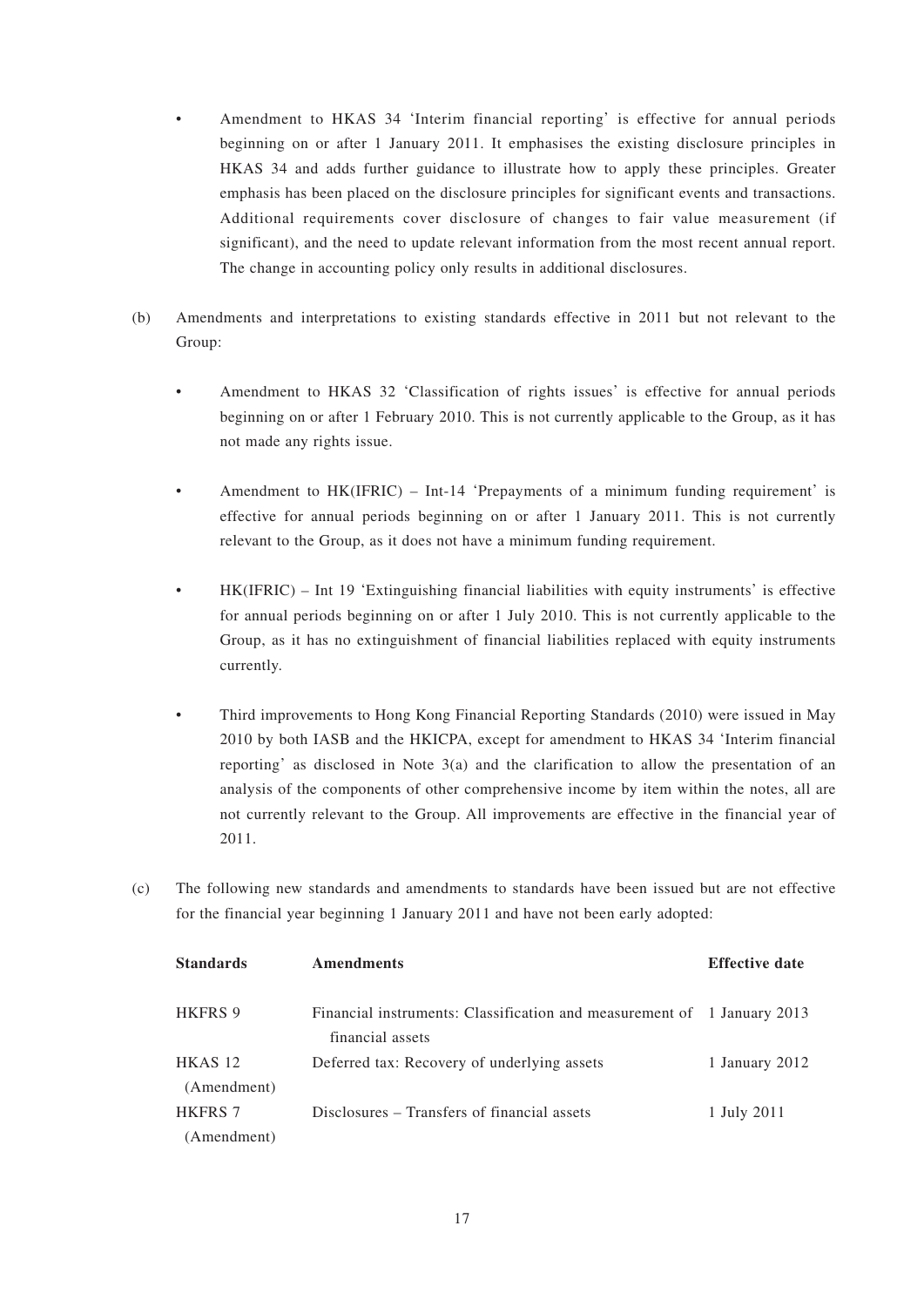#### **3 Segment information**

The chief operating decision-maker has been identified as the executive directors. The decision-maker reviews the Group's internal reporting in order to assess performance and allocate resources. Management has determined the operating segments based on these reports.

The decision-maker considers the business from a product perspective. From a product perspective, management assesses the performance of two product segments, namely intravenous infusion solution and antibiotics and others.

The decision-maker assesses the performance of the operating segments based on a measure of revenue and profit. This measurement is consistent with that in the annual financial statements.

Unallocated operating loss mainly represents corporate expenses.

Segment assets consist primarily of land use rights, property, plant and equipment, intangible assets, inventories, trade and bill receivables, prepayments, deposits and other receivables, pledged bank deposits and cash and cash equivalents. Unallocated assets mainly comprise corporate cash.

Segment liabilities comprise mainly operating liabilities. Unallocated liabilities mainly comprise corporate borrowings.

The revenue from external parties reported to the management is measured in a manner consistent with that in the condensed consolidated interim statement of comprehensive income.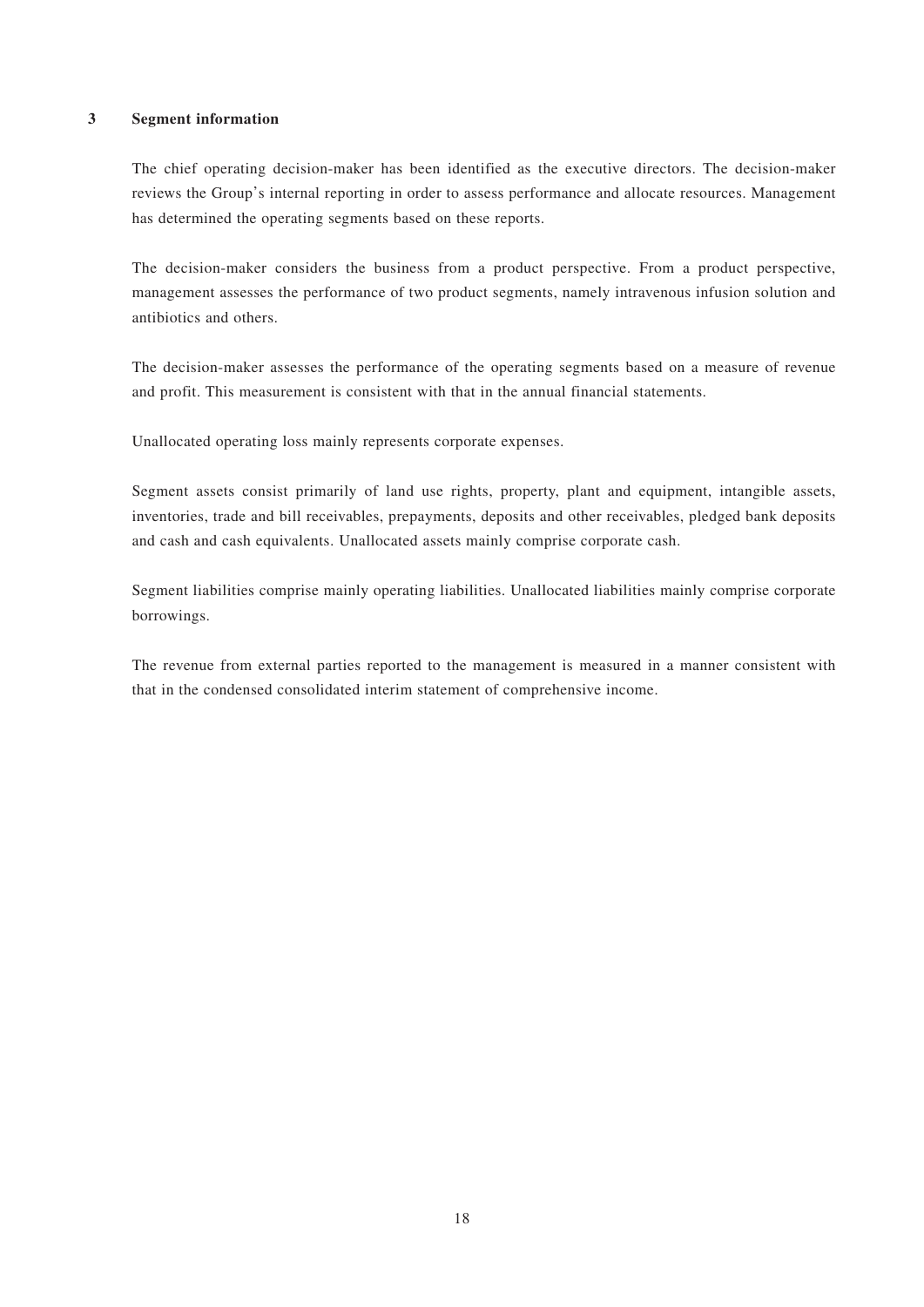|                                                   | <b>Unaudited</b>                                       |                                              |                                |                          |  |  |  |
|---------------------------------------------------|--------------------------------------------------------|----------------------------------------------|--------------------------------|--------------------------|--|--|--|
|                                                   | <b>Intravenous</b><br>infusion<br>solution<br>HK\$'000 | <b>Antibiotics</b><br>and others<br>HK\$'000 | <b>Unallocated</b><br>HK\$'000 | <b>Total</b><br>HK\$'000 |  |  |  |
| Six months ended<br>30 June 2011                  |                                                        |                                              |                                |                          |  |  |  |
| Revenue                                           | 491,486                                                | 597,417                                      |                                | 1,088,903                |  |  |  |
| Operating profit/(loss) segment                   |                                                        |                                              |                                |                          |  |  |  |
| results                                           | 115,737                                                | 67,672                                       | (10, 362)                      | 173,047                  |  |  |  |
| Finance income                                    | 544                                                    | 301                                          | 771                            | 1,616                    |  |  |  |
| Finance costs                                     | (5, 843)                                               | (4,156)                                      | (1, 535)                       | (11, 534)                |  |  |  |
| Profit/(loss) before                              |                                                        |                                              |                                |                          |  |  |  |
| income tax                                        | 110,438                                                | 63,817                                       | (11, 126)                      | 163,129                  |  |  |  |
| Income tax expenses                               | (17, 815)                                              | (10, 288)                                    |                                | (28, 103)                |  |  |  |
| Profit/(loss) for the period                      | 92,623                                                 | 53,529                                       | (11, 126)                      | 135,026                  |  |  |  |
| Six months ended<br>30 June 2010                  |                                                        |                                              |                                |                          |  |  |  |
| Revenue                                           | 377,186                                                | 611,628                                      |                                | 988,814                  |  |  |  |
| <b>Operating profit/(loss)</b><br>segment results | 107,890                                                | 83,826                                       | (12, 249)                      | 179,467                  |  |  |  |
| Finance income                                    | 136                                                    | 1,223                                        | 295                            | 1,654                    |  |  |  |
| Finance costs                                     | (4,766)                                                | (7,041)                                      | (2,907)                        | (14, 714)                |  |  |  |
| Profit/(loss) before                              |                                                        |                                              |                                |                          |  |  |  |
| income tax                                        | 103,260                                                | 78,008                                       | (14, 861)                      | 166,407                  |  |  |  |
| Income tax expenses                               | (15, 403)                                              | (10,702)                                     |                                | (26, 105)                |  |  |  |
| Profit/(loss) for the period                      | 87,857                                                 | 67,306                                       | (14, 861)                      | 140,302                  |  |  |  |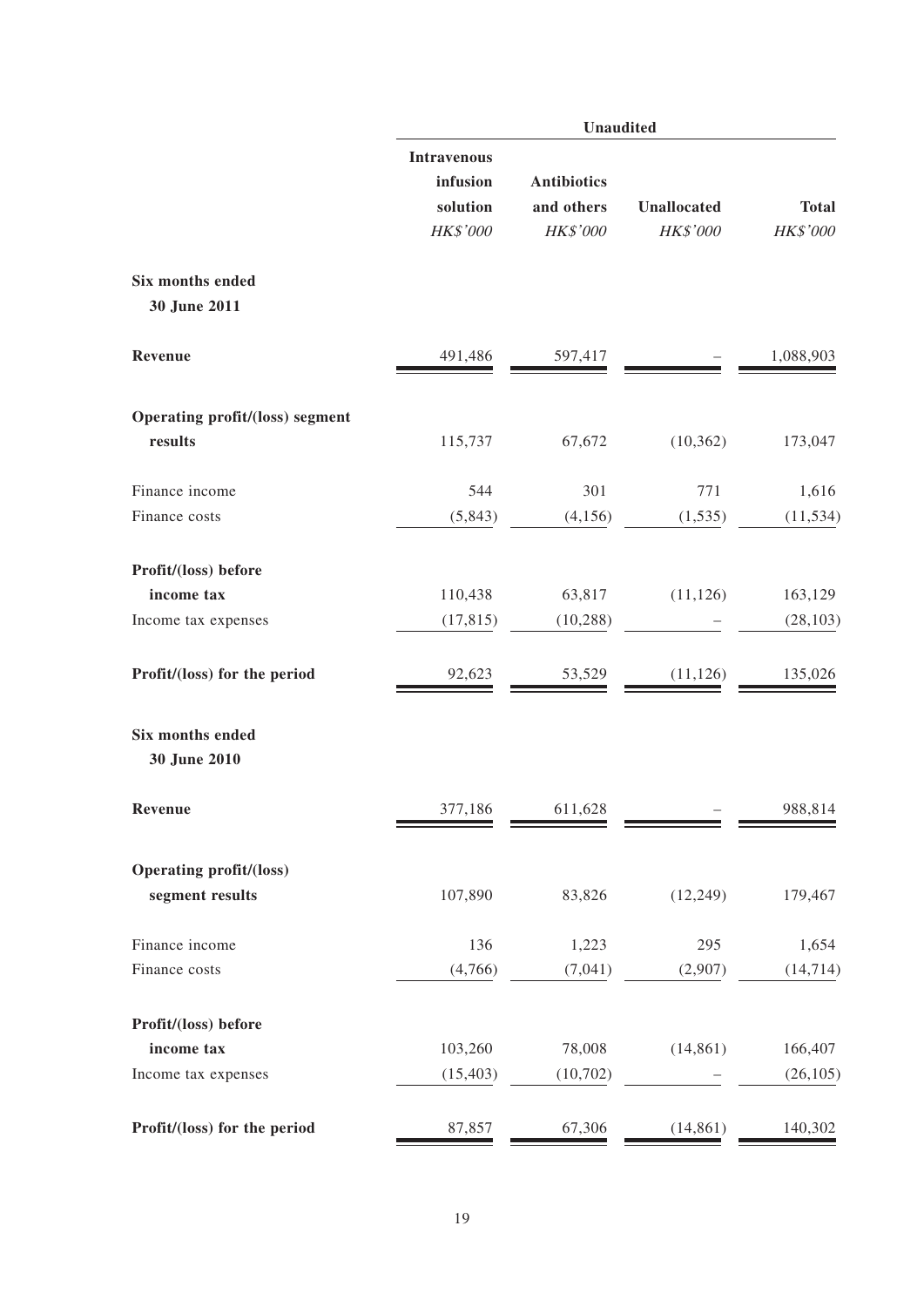|                          | Unaudited                      |                        |                         |                          |  |  |
|--------------------------|--------------------------------|------------------------|-------------------------|--------------------------|--|--|
|                          | <b>Intravenous</b><br>infusion | <b>Antibiotics</b>     |                         |                          |  |  |
|                          | solution<br>HK\$'000           | and others<br>HK\$'000 | Unallocated<br>HK\$'000 | <b>Total</b><br>HK\$'000 |  |  |
| As at 30 June 2011       |                                |                        |                         |                          |  |  |
| <b>Total assets</b>      | 2,034,342                      | 1,192,550              | 170,426                 | 3,397,318                |  |  |
| <b>Total liabilities</b> | 611,912                        | 272,735                | 26,392                  | 911,039                  |  |  |
|                          |                                | <b>Audited</b>         |                         |                          |  |  |
|                          | <b>Intravenous</b>             |                        |                         |                          |  |  |
|                          | infusion                       | <b>Antibiotics</b>     |                         |                          |  |  |
|                          | solution<br>HK\$'000           | and others<br>HK\$'000 | Unallocated<br>HK\$'000 | <b>Total</b><br>HK\$'000 |  |  |
|                          |                                |                        |                         |                          |  |  |
| As at 31 December 2010   |                                |                        |                         |                          |  |  |
| <b>Total assets</b>      | 1,843,768                      | 1,209,169              | 319,774                 | 3,372,711                |  |  |
| <b>Total liabilities</b> | 554,886                        | 422,793                | 38,735                  | 1,016,414                |  |  |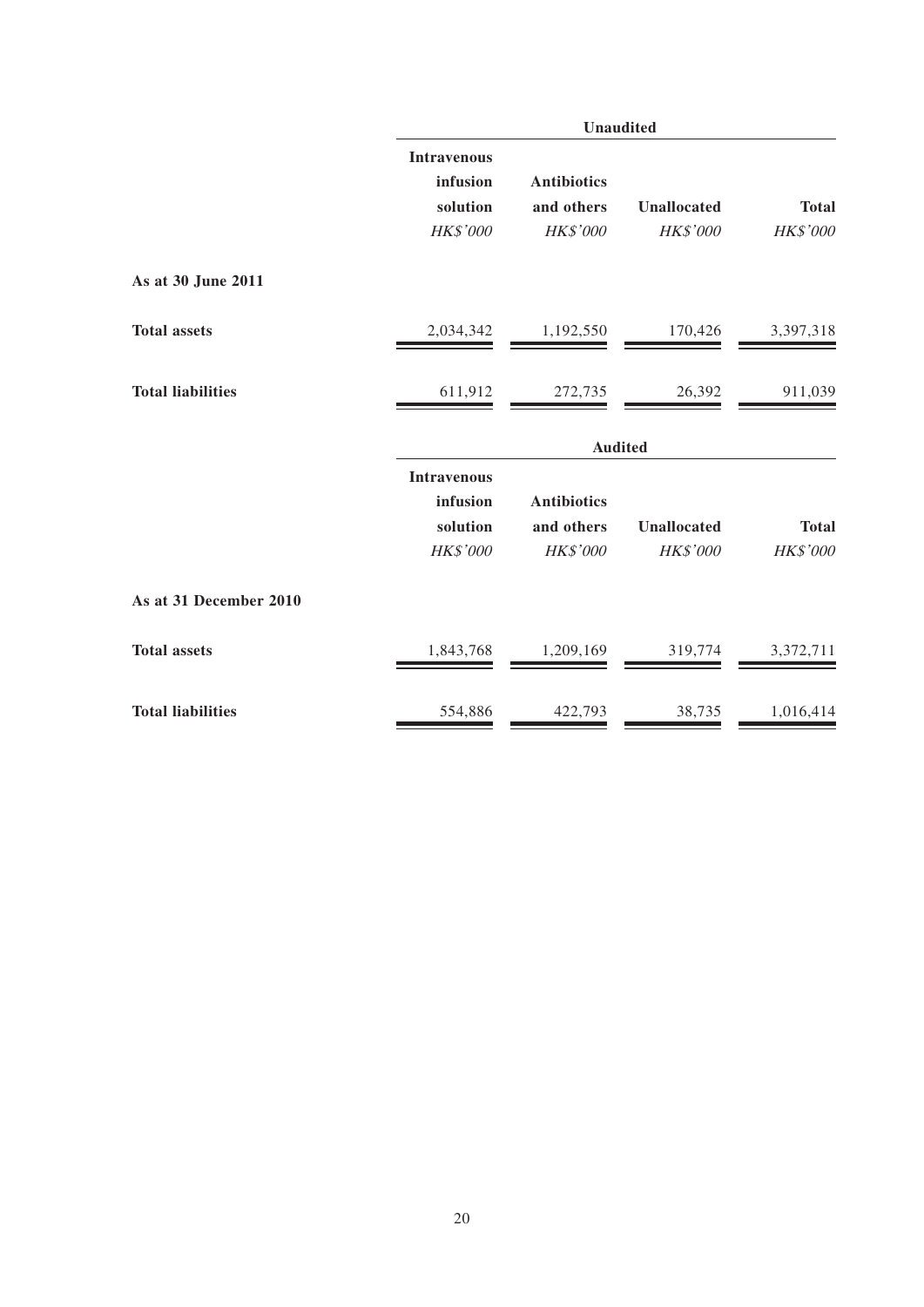#### **4 Trade and bill receivables**

The Group generally required its customers to settle sales invoices within 3 months. Ageing analysis of trade and bill receivables is as follows:

|                                | 30 June          | 31 December     |
|--------------------------------|------------------|-----------------|
|                                | 2011             | 2010            |
|                                | <b>Unaudited</b> | Audited         |
|                                | <b>HK\$'000</b>  | <b>HK\$'000</b> |
| Within 3 months                | 546,678          | 441,976         |
| 4 to 6 months                  | 60,671           | 28,462          |
| 7 to 12 months                 | 27,468           | 9,000           |
| 1 to 2 years                   | 5,348            | 9,212           |
| 2 to 3 years                   | 2,274            | 9,808           |
| More than 3 years              | 10,760           | 3,966           |
|                                | 653,199          | 502,424         |
| Less: Provision for impairment | (16, 365)        | (17, 456)       |
|                                | 636,834          | 484,968         |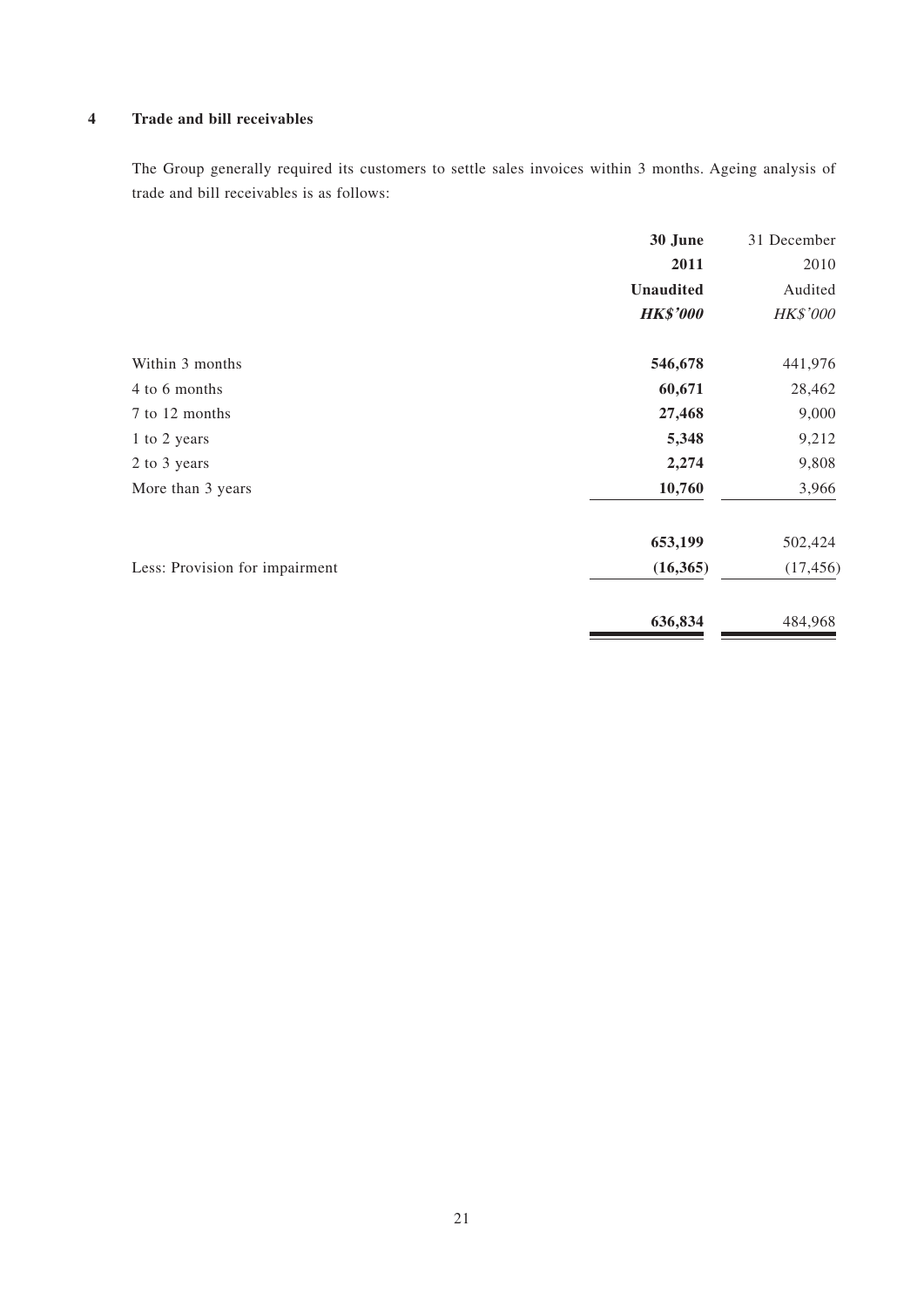#### **5 Reserves**

|                                        |              |            |          | <b>Unaudited</b> |                          |           |              |
|----------------------------------------|--------------|------------|----------|------------------|--------------------------|-----------|--------------|
|                                        |              | Capital    |          |                  | Share-based              |           |              |
|                                        | <b>Share</b> | redemption | Capital  | <b>Statutory</b> | payment                  | Retained  |              |
|                                        | premium      | reserve    | reserve  | reserves         | reserve                  | earnings  | <b>Total</b> |
|                                        | HK\$'000     | HK\$'000   | HK\$'000 | HK\$'000         | HK\$'000                 | HK\$'000  | HK\$'000     |
| At 1 January 2011                      | 1,371,873    |            | 176,670  | 173,241          |                          | 577,430   | 2,299,214    |
| Repurchase of the Company's shares (a) |              |            |          |                  |                          | (6,757)   | (6,757)      |
| Cancellation of shares repurchased (b) |              | 202        |          |                  |                          | (7)       | 195          |
| Dividends paid to equity holders of    |              |            |          |                  |                          |           |              |
| the Company                            |              |            |          |                  |                          | (48, 977) | (48, 977)    |
| Profit for the period                  |              |            |          |                  |                          | 135,010   | 135,010      |
| Currency translation differences       |              |            |          |                  |                          | 50,697    | 50,697       |
| At 30 June 2011                        | 1,371,873    | 202        | 176,670  | 173,241          |                          | 707,396   | 2,429,382    |
| At 1 January 2010                      | 842,176      |            | 175,547  | 139,555          | 15,308                   | 403,296   | 1,575,882    |
| Issuance of shares                     | 439,330      |            |          |                  |                          |           | 439,330      |
| Dividends paid to equity holders of    |              |            |          |                  |                          |           |              |
| the Company                            |              |            |          |                  |                          | (47,098)  | (47,098)     |
| Profit for the period                  |              |            |          |                  | $\overline{\phantom{0}}$ | 140,278   | 140,278      |
| Currency translation differences       | 9,846        |            | 1,627    | 1,341            | 143                      | 4,130     | 17,087       |
| At 30 June 2010                        | 1,291,352    |            | 177,174  | 140,896          | 15,451                   | 500,606   | 2,125,479    |

(a) During the year 2010, the Company had repurchased 6,040,000 ordinary shares of the Company through The Stock Exchange of Hong Kong Limited (the "Stock Exchange") at an aggregate consideration of approximately HK\$13,786,000, which had been deducted from retained earnings within shareholders' equity.

During the period from 30 May 2011 to 9 June 2011, the Company repurchased 4,050,000 ordinary shares of the Company through the Stock Exchange at an aggregate consideration of approximately HK\$6,757,000, which had been deducted from retained earnings within shareholders' equity.

(b) On 14 January 2011 and 30 June 2011, the Company cancelled 6,040,000 and 4,050,000 ordinary shares repurchased respectively. Directly attributable expenses of approximately HK\$7,000 relating to the cancellation were charged against the retained earnings of the Company. After the cancellation, the Company's ordinary shares in issue were reduced from 2,454,904,000 to 2,444,814,000. The amount of share capital cancelled at HK\$202,000 was transferred from share capital to capital redemption reserve.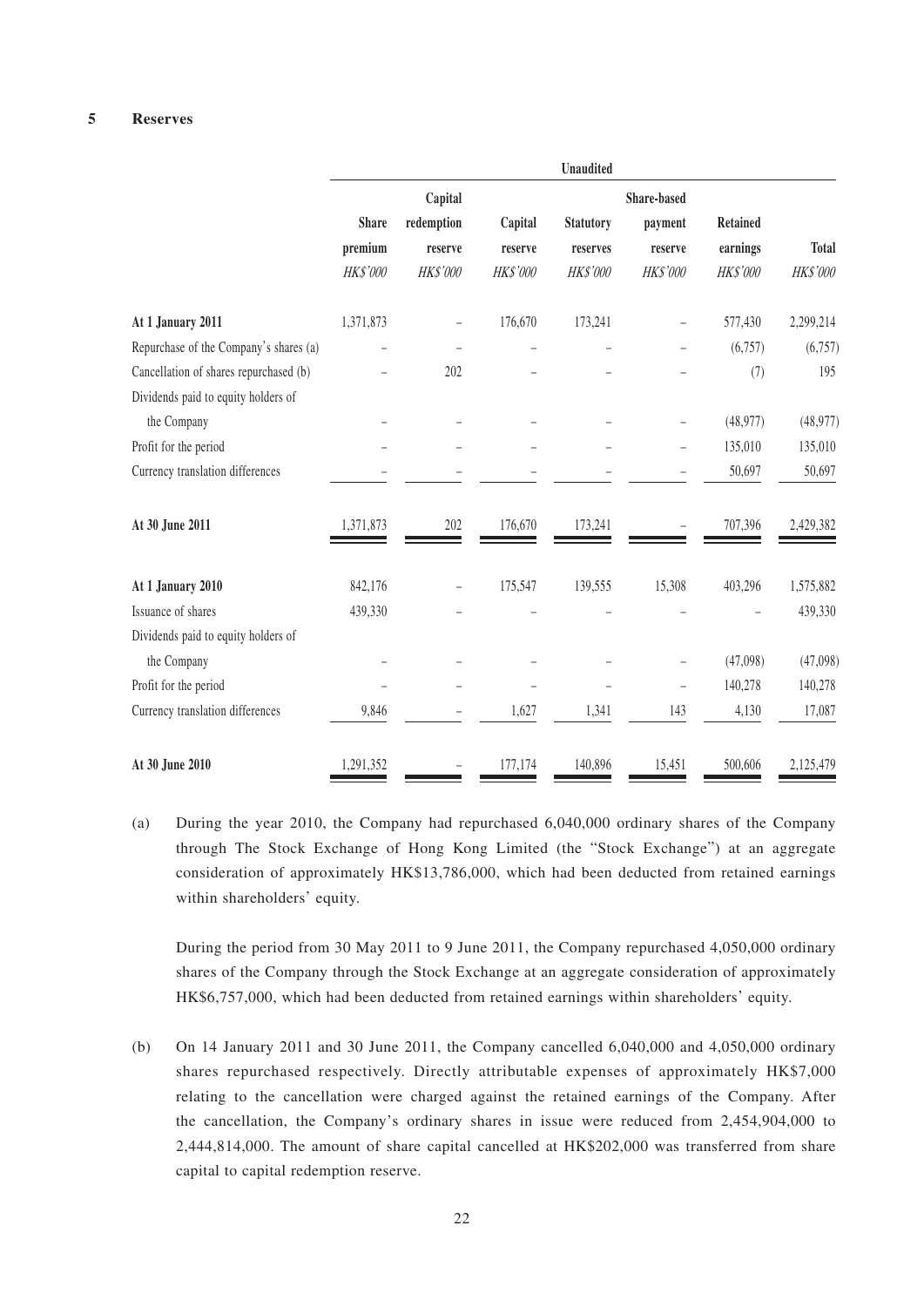### **6 Trade and bill payables**

Ageing analysis of trade and bill payables is as follows:

|                   | 30 June          | 31 December |
|-------------------|------------------|-------------|
|                   | 2011             | 2010        |
|                   | <b>Unaudited</b> | Audited     |
|                   | <b>HK\$'000</b>  | HK\$'000    |
| Within 3 months   | 207,413          | 170,213     |
| 4 to 6 months     | 49,087           | 21,521      |
| 7 to 12 months    | 11,429           | 9,723       |
| 1 to 3 years      | 5,453            | 3,556       |
| More than 3 years | 1,329            | 1,309       |
|                   | 274,711          | 206,322     |

#### **7 Operating profit**

The following items have been charged/(credited) to the operating profit during the six months ended 30 June 2011 and 2010:

|                                                          | Six months ended 30 June |                 |  |
|----------------------------------------------------------|--------------------------|-----------------|--|
|                                                          | 2011<br>2010             |                 |  |
|                                                          | <b>Unaudited</b>         | Unaudited       |  |
|                                                          | <b>HK\$'000</b>          | <b>HK\$'000</b> |  |
| (Gain)/Loss on disposal of property, plant and equipment | (142)                    | 86              |  |
| Depreciation of property, plant and equipment            | 45,404                   | 38,294          |  |
| Reversal of provision for impairment of inventories      | (580)                    | (698)           |  |
| (Reversal of)/Provision for impairment of receivables    | (3, 384)                 | 4,700           |  |
| Amortisation of intangible assets                        | 9,332                    | 8,922           |  |
| Amortisation of land use rights                          | 2,844                    | 2,649           |  |
| Foreign exchange (gain)/loss, net                        | (480)                    | 1,066           |  |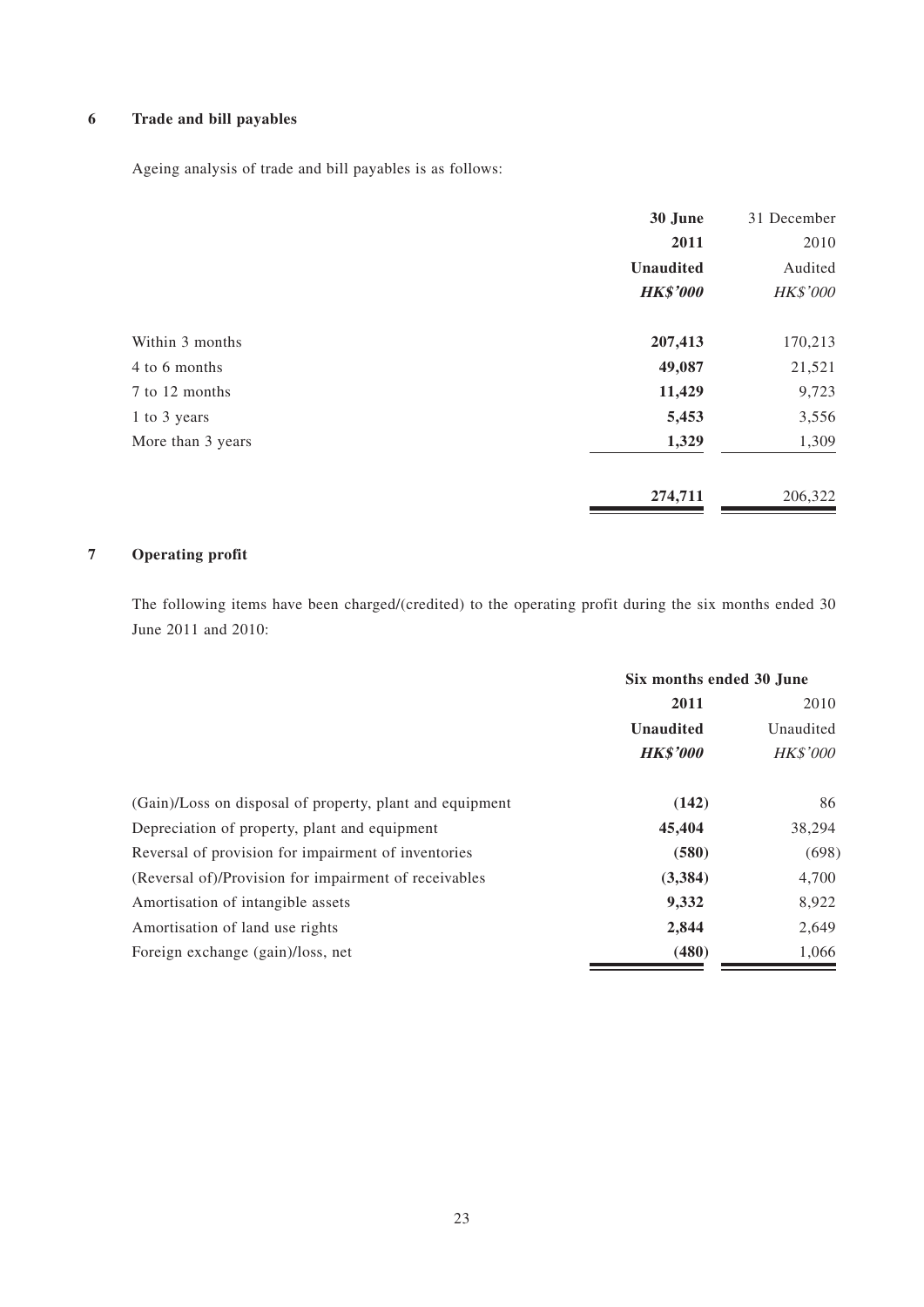#### **8 Income tax expenses**

The Company was incorporated in the Cayman Islands as an exempted company and, accordingly, is exempted from payment of the Cayman Islands income tax.

The Group had no assessable profits in Hong Kong and, accordingly, no Hong Kong profits tax was provided.

Xi'an Lijun Pharmaceutical Co., Ltd. and Shijiazhuang No. 4 Pharmaceutical Co., Ltd., the wholly owned subsidiaries of the Company, established and operate in Mainland China are subject to Mainland China Corporate Income Tax ("CIT") at an applicable rate of 25%. Both subsidiaries are qualified as high technology enterprises and entitled to a 15% preferential CIT rate for the years from 2010 to 2012.

| Six months ended 30 June |                 |
|--------------------------|-----------------|
| 2011                     | 2010            |
| <b>Unaudited</b>         | Unaudited       |
| <b>HK\$'000</b>          | <b>HK\$'000</b> |
| 26,869                   | 26,385          |
| 1,234                    | (280)           |
| 28,103                   | 26,105          |
|                          |                 |

#### **9 Dividends**

|                                                | Six months ended 30 June |                 |
|------------------------------------------------|--------------------------|-----------------|
|                                                | 2011                     | 2010            |
|                                                | <b>Unaudited</b>         | Unaudited       |
|                                                | <b>HK\$'000</b>          | <b>HK\$'000</b> |
| Interim dividend, declared, of HK\$2 cents     |                          |                 |
| $(six$ months ended 30 June 2010: HK\$2 cents) |                          |                 |
| per ordinary share                             | 48,896                   | 47,098          |

At a meeting held on 26 August 2011, the directors recommended the payment of an interim dividend of HK\$2 cents per ordinary share, totaling HK\$48,896,000 in respect of the six months ended 30 June 2011. The proposed dividend has not been reflected as a dividend payable in this condensed consolidated interim financial information, but will be reflected as an appropriation of retained earnings for the year ending 31 December 2011.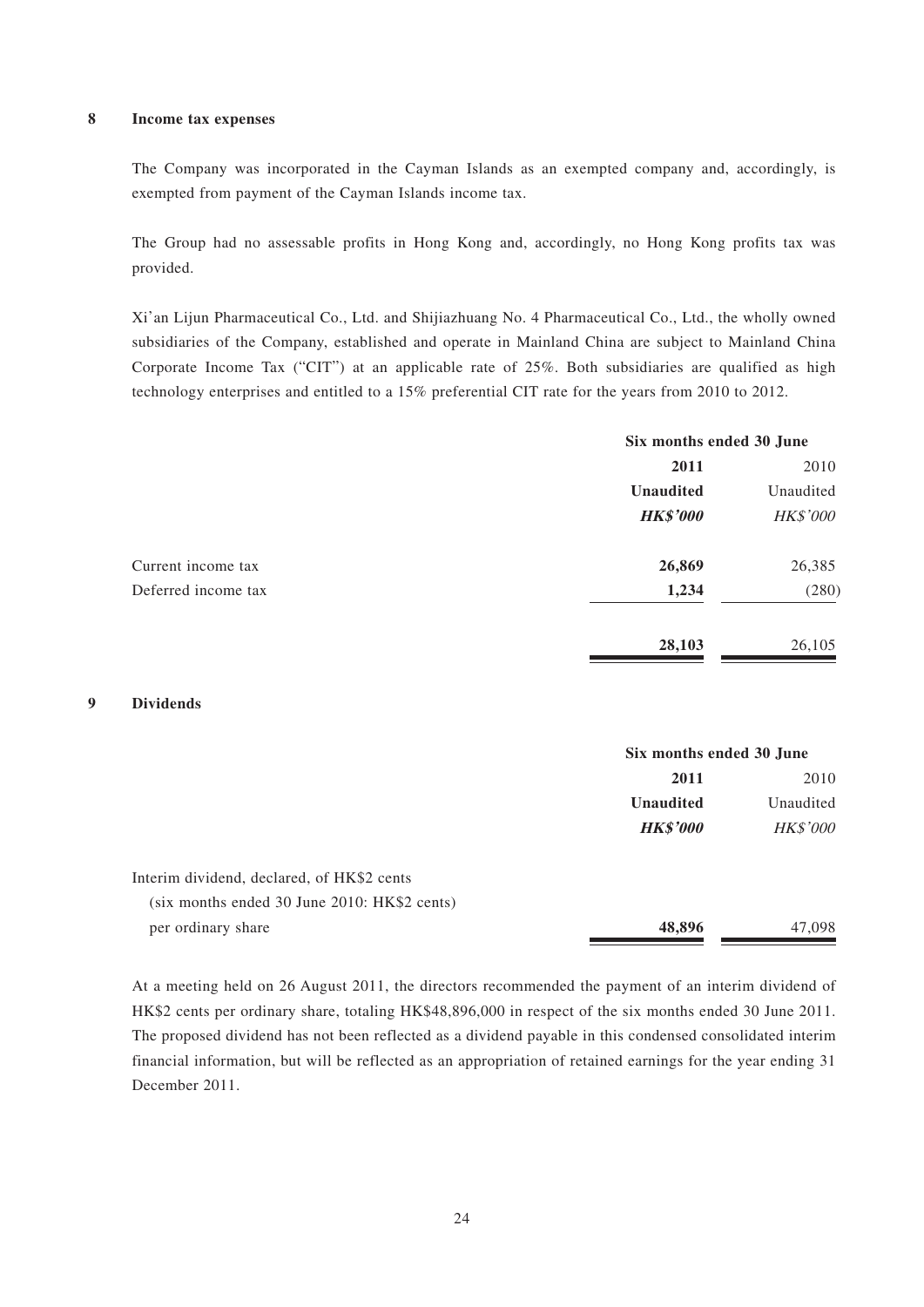Basic earnings per share is calculated by dividing the profit attributable to equity holders of the Company of approximately HK\$135,010,000 (six months ended 30 June 2010: HK\$140,278,000) by the weighted average number of 2,447,232,000 (six months ended 30 June 2010: 2,220,068,000) ordinary shares in issue during the period.

Diluted earnings per share is calculated after adjusting the weighted average number of ordinary shares outstanding to assume conversion of all dilutive potential ordinary shares. Since the Company has no category of dilutive potential ordinary shares at 30 June 2011, the diluted earnings per share is the same as basic earnings per share. As at 30 June 2010, the Company has outstanding share options that will dilute the potential ordinary shares. For the outstanding share options, a calculation is made in order to determine the number of shares that could have been acquired at fair value (determined as the average market price of the Company's shares in the relevant periods) based on the market values of the subscription rights attached to outstanding share options. The number of shares calculated as below is compared with the number of shares that would have been issued assuming the exercise of the share options.

|                                                                 | Six months ended 30 June |                 |
|-----------------------------------------------------------------|--------------------------|-----------------|
|                                                                 | 2011                     | 2010            |
|                                                                 | <b>Unaudited</b>         | Unaudited       |
|                                                                 | <b>HK\$'000</b>          | <b>HK\$'000</b> |
| Profit used to determine diluted earnings per share             | 135,010                  | 140,278         |
| Weighted average number of ordinary shares in issue (thousands) | 2,447,232                | 2,220,068       |
| Adjustment for share options (thousands)                        |                          | 66,047          |
| Weighted average number of ordinary shares for diluted earnings |                          |                 |
| per share (thousands)                                           | 2,447,232                | 2,286,115       |
| Diluted earnings per share as reflected on the comprehensive    |                          |                 |
| income statement (HK\$ per share)                               | 0.0552                   | 0.0614          |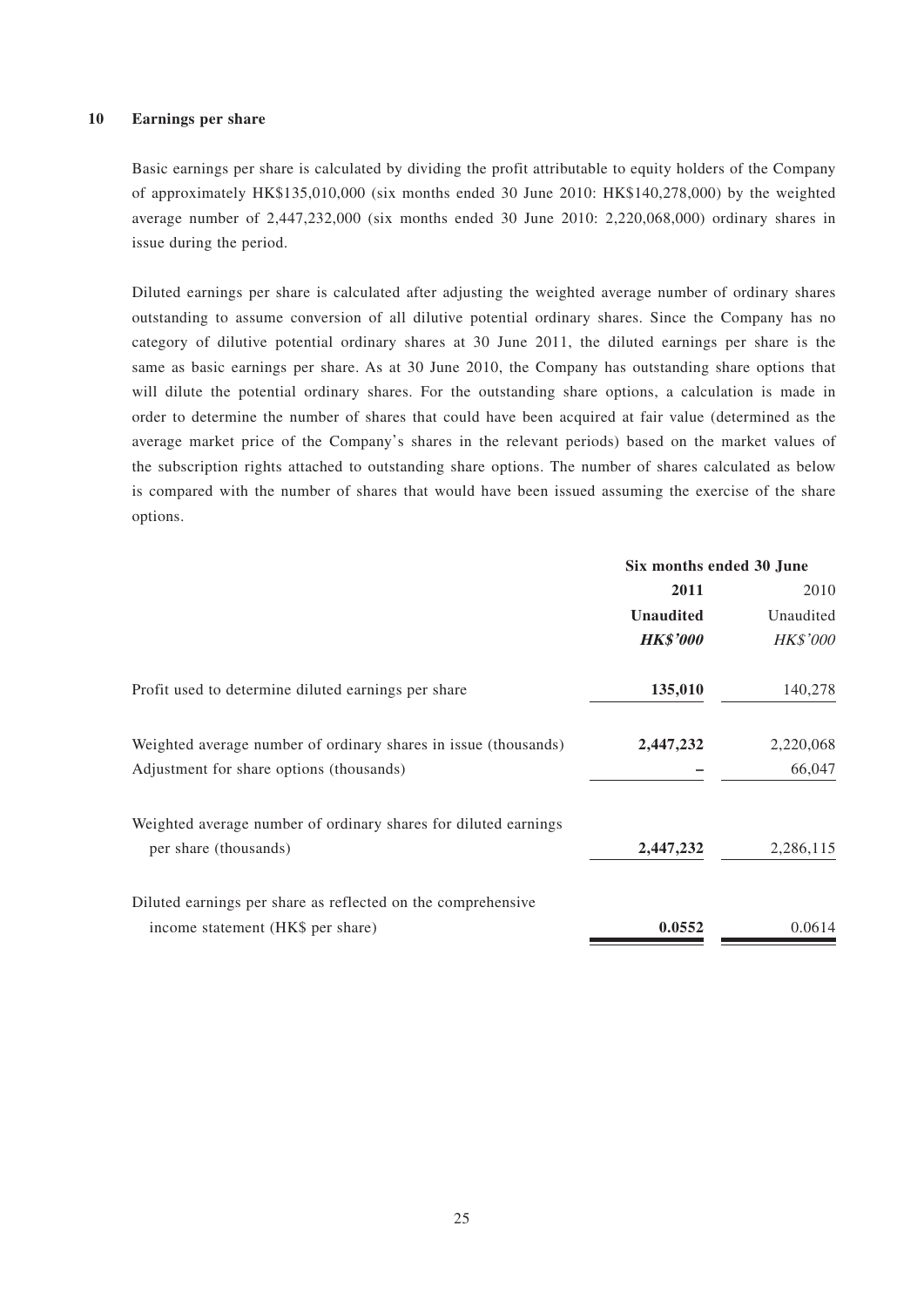## **LIQUIDITY AND FINANCIAL RESOURCES**

The Group primarily finances its working capital and other capital requirements by net cash generated from operating activities and resorts to external financing including both longterm and short-term bank borrowings from time to time in case the operating cash flow is insufficient to meet the capital requirements.

As at 30 June 2011, the cash and cash equivalents aggregated to HK\$369,604,000 (31 December 2010: HK\$598,911,000), comprising HK\$170,665,000 (31 December 2010: HK\$316,387,000) of cash and cash equivalents denominated in Hong Kong dollars, HK\$188,110,000 (31 December 2010: HK\$280,987,000) in RMB and HK\$10,829,000 (31 December 2010: HK\$1,537,000) in other currencies.

As at 30 June 2011, the Group has restricted deposits amounting to HK\$3,929,000 (31 December 2010: HK\$30,531,000) as guarantee of the bills payables.

The carrying amounts of the borrowings amounting to HK\$376,452,000 as at 30 June 2011 (31 December 2010: HK\$433,146,000), comprising HK\$58,090,000 (31 December 2010: HK\$80,590,000) of borrowings denominated in Hong Kong dollars and HK\$318,362,000 (31 December 2010: HK\$352,556,000) in RMB.

As at 30 June 2011, the net gearing ratio (defined as bank borrowings less pledged bank deposits and cash and cash equivalents divided by total equity less non-controlling interests) was 0.1% (as at 31 December 2010, the cash and cash equivalents and pledged bank deposits exceeded bank borrowings by HK\$196,296,000).

Current ratio (defined as current assets divided by current liabilities) increased from 1.76 as at 31 December 2010 to 2.11 as at 30 June 2011.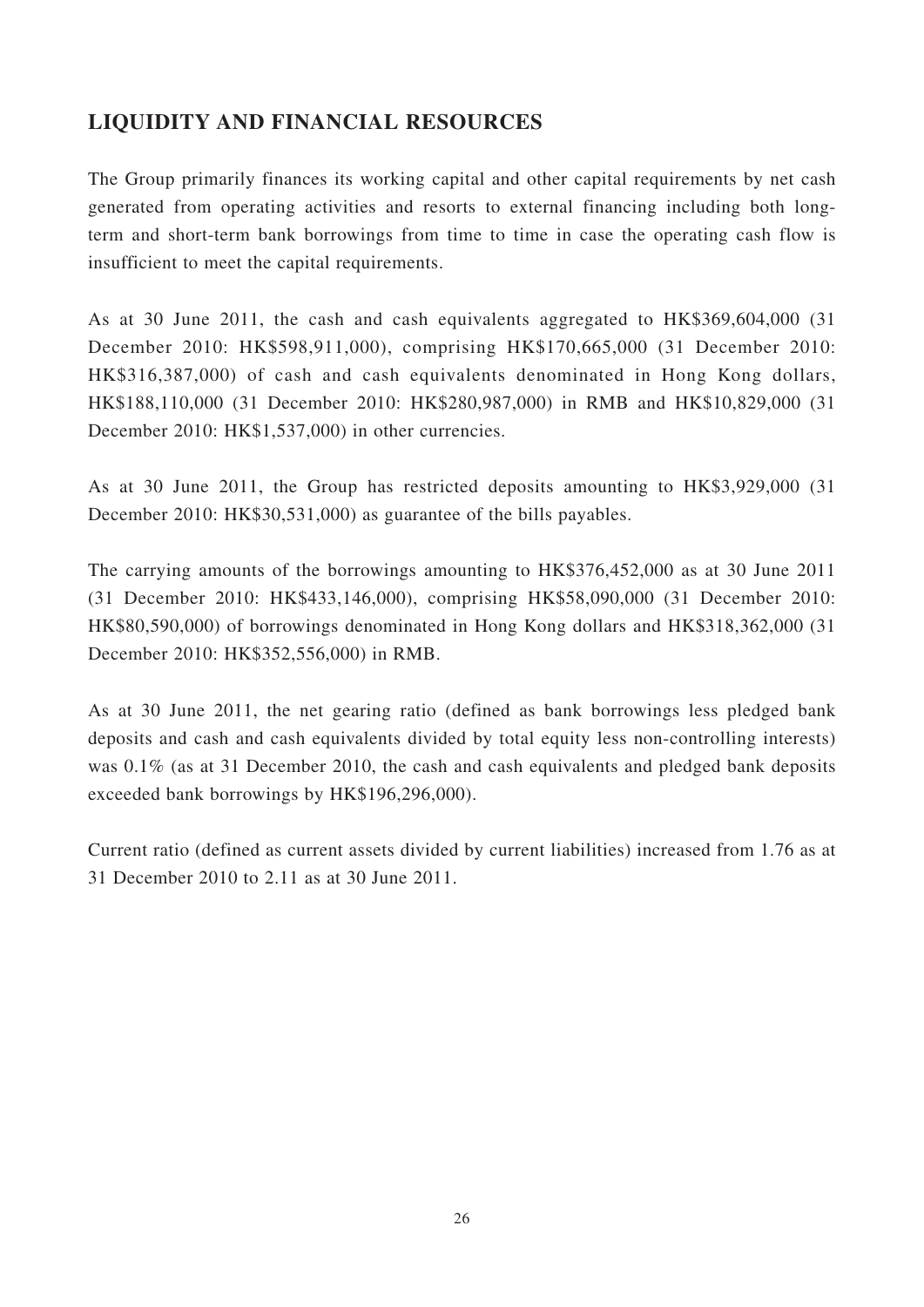### **FOREIGN EXCHANGE RISK**

Majority of the Group's businesses are operated in the PRC and are denominated in RMB and HK dollar. The Group is of the opinion that its exposure to foreign exchange rate risk is limited. Hence, no financial instrument for hedging was employed. The Group is closely monitoring the financial market and would consider appropriate measures if required.

## **MATERIAL ACQUISITIONS AND DISPOSALS**

There was no material acquisition or disposal of subsidiaries or associates during the six months ended 30 June 2011.

### **PLEDGE OF ASSETS**

As at 30 June 2011, the Group's land use rights, property, plant and equipment with the net book amount of approximately HK\$42,240,000 and HK\$204,994,000 respectively and restricted deposits of HK\$3,929,000 were pledged as collateral for the Group's bank borrowings and bills payables.

### **CONTINGENT LIABILITIES**

As at 30 June 2011, the Group did not have any significant contingent liabilities.

### **INTERIM DIVIDEND**

The Directors resolved to pay on 30 September 2011 an interim dividend of HK\$0.02 per share (amounting to a total of approximately HK\$48,896,000) for the six months ended 30 June 2011 to the shareholders named in the register of members of the Company on 16 September 2011. The interim dividend represents a payout rate of 36.2% of net profit attributable to the equity holders of the Company for the six months ended 30 June 2011.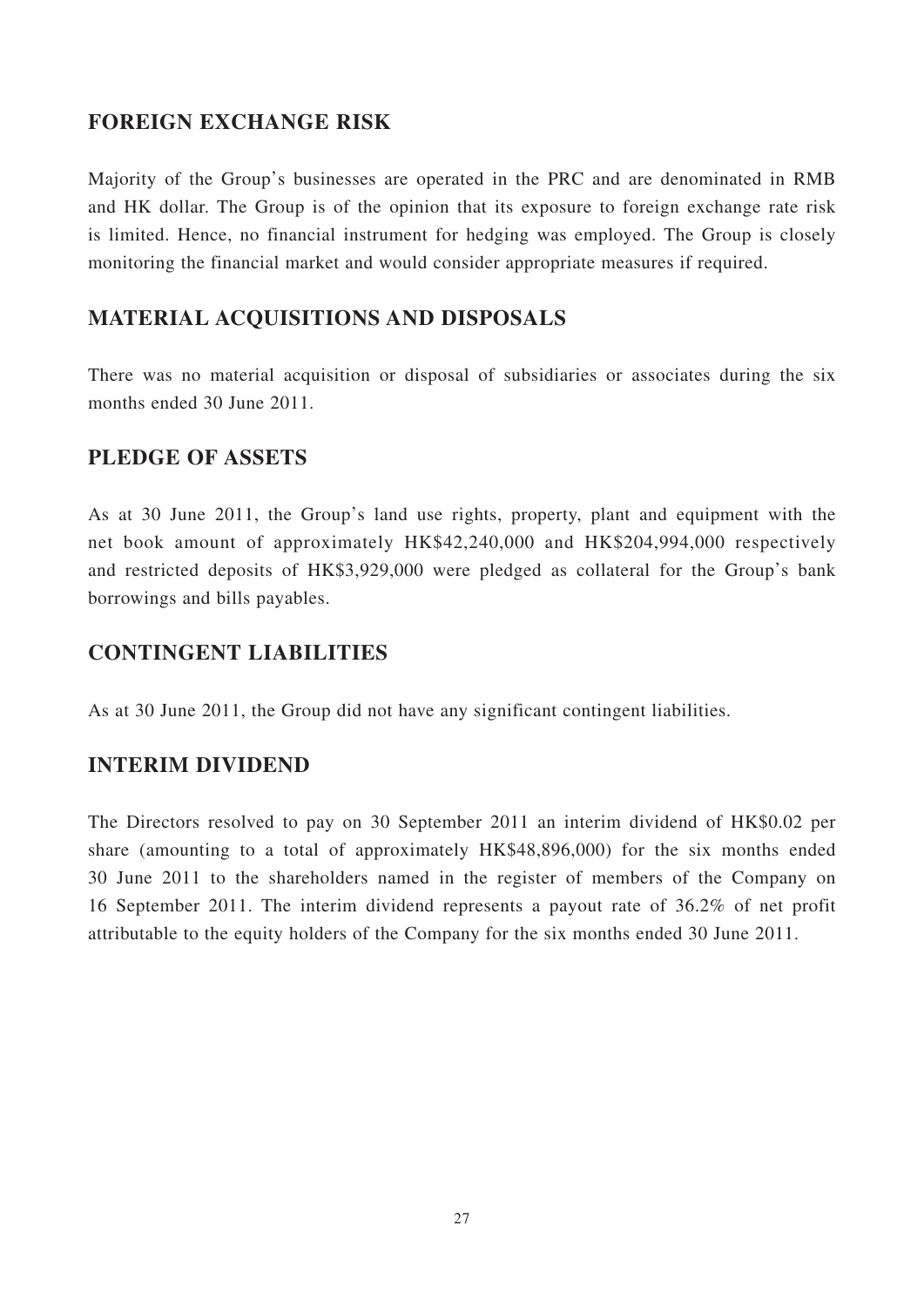### **EXCHANGE RATE**

As at 2011 and 2010, the exchange rates of converting HK\$ into RMB (as calculated in HK\$) were:

| 0.88048 |
|---------|
| 0.87239 |
| 0.85093 |
| 0.83162 |
|         |

## **PURCHASE, SALE OR REDEMPTION OF SECURITIES**

Save for the purchase of 4,050,000 shares in May 2011 and June 2011 which details are set out in the next paragraph, neither the Company nor any of its subsidiaries has purchased or sold any of the Company's listed securities for the six months ended 30 June 2011.

For the six months ended 30 June 2011, the Company acquired an aggregate of 4,050,000 ordinary shares through purchases on The Stock Exchange of Hong Kong Limited (the "Stock Exchange") at an aggregate consideration (including transaction costs) of HK\$6,756,518 with a view to benefit shareholders as a whole in enhancing the net assets value and earnings per share of the Company. All of the purchased shares were subsequently cancelled on 30 June 2011.

| Date of<br>the purchases | <b>Total number</b><br>of the<br>ordinary<br>shares<br>purchased | <b>Highest</b><br>price paid<br>per share<br>HK\$ | Lower<br>price paid<br>HK\$ | Aggregate<br>per share consideration<br>HK\$ |
|--------------------------|------------------------------------------------------------------|---------------------------------------------------|-----------------------------|----------------------------------------------|
| 30 May 2011              | 1,150,000                                                        | 1.68                                              | 1.66                        | 1,926,053                                    |
| 31 May 2011              | 350,000                                                          | 1.67                                              | 1.67                        | 586,850                                      |
| 9 June 2011              | 2,550,000                                                        | 1.68                                              | 1.60                        | 4,243,615                                    |
|                          | 4,050,000                                                        |                                                   |                             | 6,756,518                                    |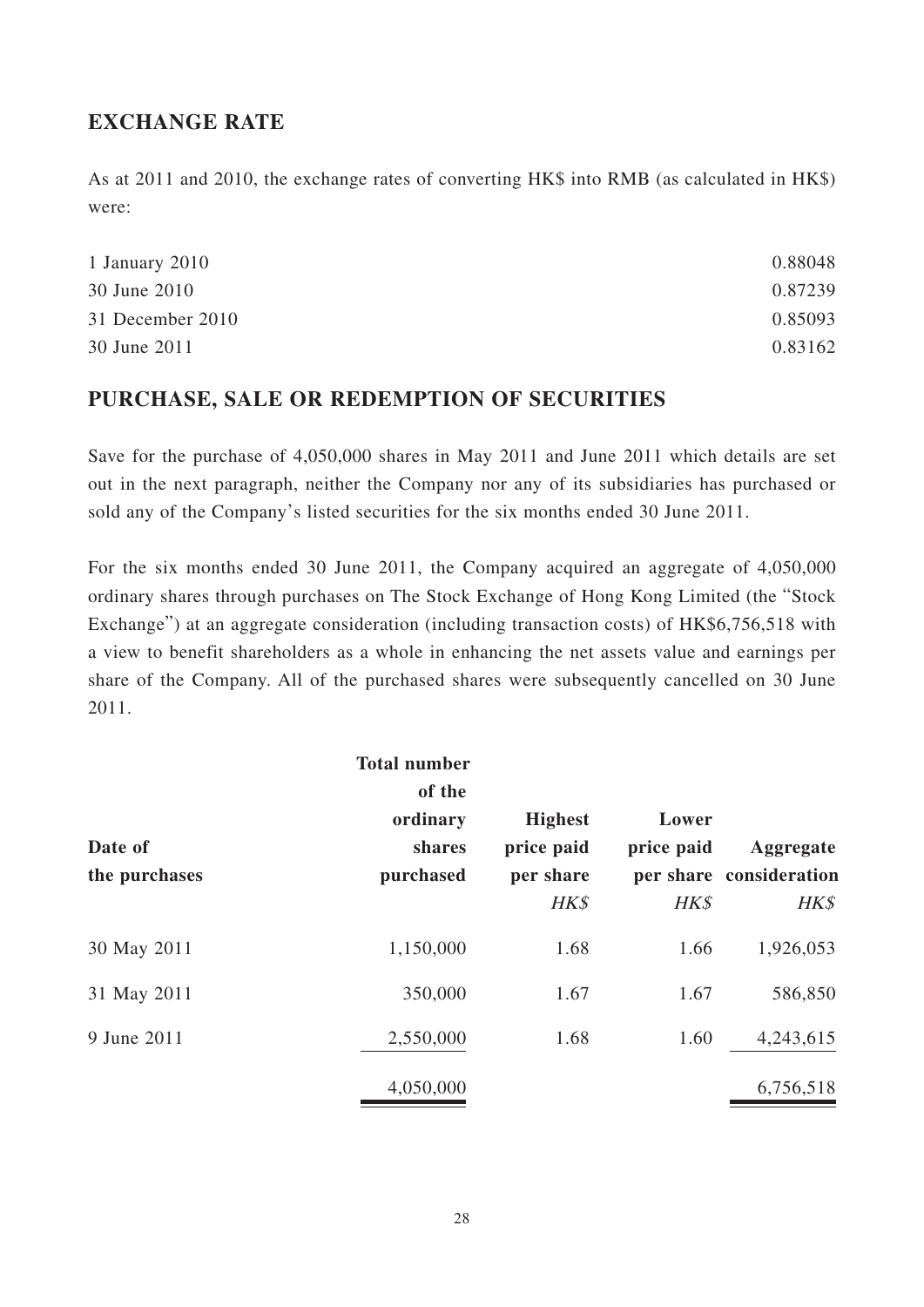### **SUFFICIENCY OF PUBLIC FLOAT**

Based on the information that is publicly available to the Company and within the knowledge of the Directors, it is confirmed that a sufficient public float of more than 25% of the issued capital of the Company has been maintained as at the date of this announcement, being 26 August 2011, and at all times during the six months ended 30 June 2011.

### **MODEL CODE FOR SECURITIES TRANSACTIONS BY DIRECTORS**

The Board has adopted a code of conduct regarding Directors' securities transactions on terms no less exacting than the required standard set out in the Model Code for Securities Transactions by Directors of Listed Issuers as set out in Appendix 10 to the Listing Rules. All Directors have confirmed that there were not any non-compliance with the standard set out in the Model Code and the Company's code of conduct regarding Directors' securities transactions during the six months ended 30 June 2011.

# **COMPLIANCE WITH THE CODE ON CORPORATE GOVERNANCE PRACTICES**

The Company applied the principles and complied with all requirements of the Code on Corporate Governance Practices ("CG Code") contained in Appendix 14 to the Listing Rules. During the six months ended 30 June 2011, the Company has complied with the applicable Code Provisions set out in the CG Code.

### **INDEPENDENT REVIEW OF AUDITORS**

The Interim Financial Information for the six months ended 30 June 2011 has been reviewed by the auditors of the Company, PricewaterhouseCoopers, in accordance with Hong Kong Standard on Review Engagements 2410, "Review of Interim Financial Information Performed by the Independent Auditor of the Entity" issued by the Hong Kong Institute of Certified Public Accountants.

### **AUDIT COMMITTEE**

The Audit Committee has reviewed and approved the Interim Financial Information for the six months ended 30 June 2011.